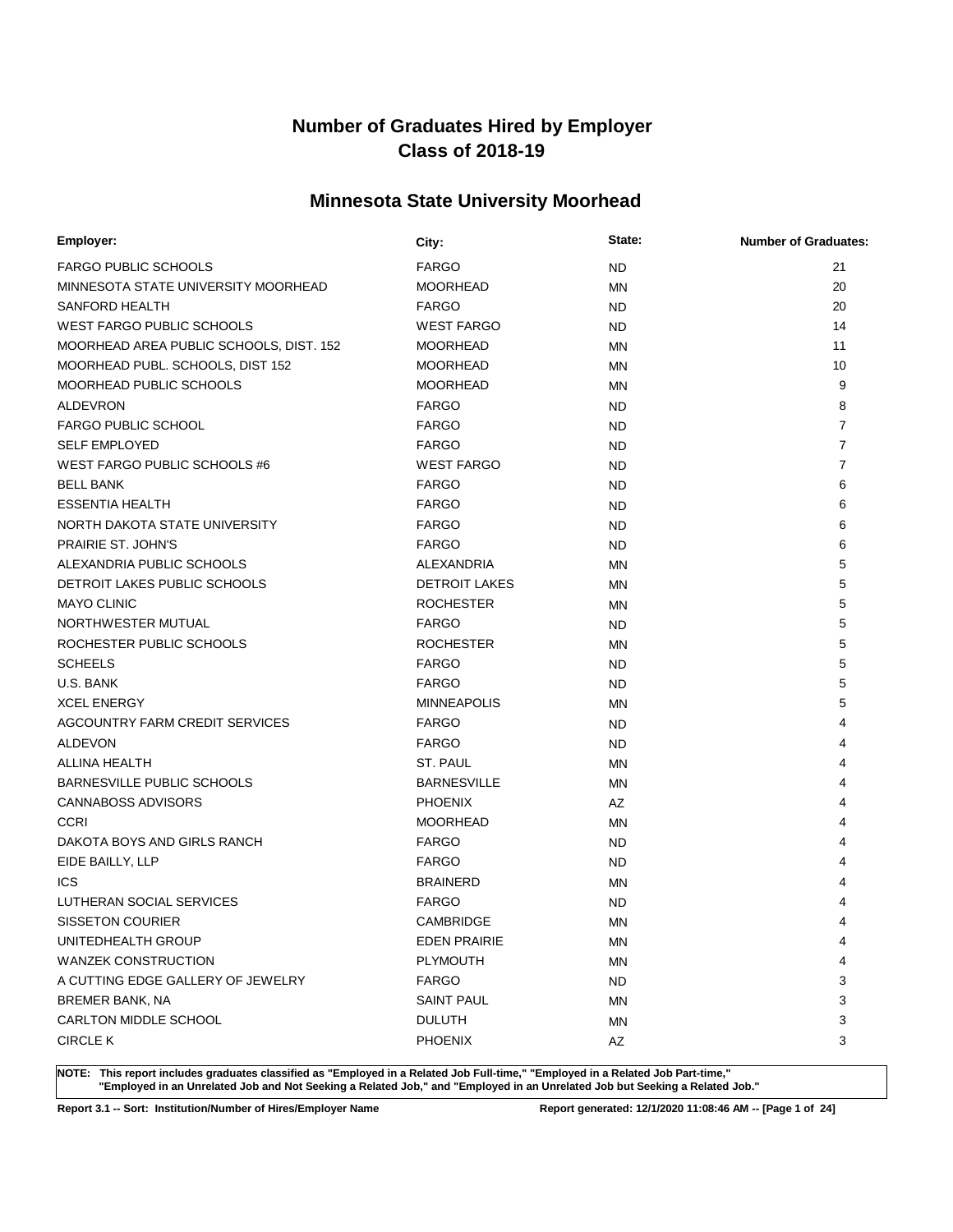## **Minnesota State University Moorhead**

| Employer:                                | City:                | State:    | <b>Number of Graduates:</b> |
|------------------------------------------|----------------------|-----------|-----------------------------|
| DILWORTH GLYNDON SCHOOL DISTRICT         | <b>DILWORTH</b>      | <b>MN</b> | 3                           |
| DILWORTH-GLYNDON-FELTON SCHOOL DISTRICT  | <b>DILWORTH</b>      | ΜN        | 3                           |
| <b>EMERGING PRAIRIE</b>                  | <b>FARGO</b>         | <b>ND</b> | 3                           |
| <b>FLINT GROUP</b>                       | <b>FARGO</b>         | <b>ND</b> | 3                           |
| FOREST LAKE AREA SCHOOLS                 | <b>SAINT MICHAEL</b> | MN        | 3                           |
| <b>FRONTIER COMMUNICATIONS</b>           | <b>BURNSVILLE</b>    | ΜN        | 3                           |
| HUMBLE INDEPENDENT SCHOOL DISTRICT       | <b>HUMBLE</b>        | <b>TX</b> | 3                           |
| INTEGRITY WINDOWS AND DOORS              | <b>FARGO</b>         | <b>ND</b> | 3                           |
| MARKETING DATA ASSISTANT AT LERNER PUBLI | <b>MINNEAPOLIS</b>   | MN        | 3                           |
| <b>MYRIAD MOBILE</b>                     | <b>FARGO</b>         | <b>ND</b> | 3                           |
| NEW AMERICAN CONSORTIUM                  | <b>FARGO</b>         | <b>ND</b> | 3                           |
| <b>ONEAMERICA</b>                        | <b>INDIANAPOLIS</b>  | IN        | 3                           |
| OWATONNA PUBLIC SCHOOLS                  | <b>OWATONNA</b>      | MN        | 3                           |
| <b>PANERA</b>                            | <b>ANOKA</b>         | MN        | 3                           |
| <b>POLARIS</b>                           | <b>MINNEAPOLIS</b>   | MN        | 3                           |
| PROFILE BY SANFORD WEST FARGO            | <b>WEST FARGO</b>    | <b>ND</b> | 3                           |
| RENVILLE COUNTY WEST PUBLIC SCHOOLS      | <b>RENVILLE</b>      | MN        | 3                           |
| <b>RISE TRAINING AND FITNESS</b>         | <b>MOORHEAD</b>      | MN        | 3                           |
| <b>SCANTRON CORPORATION</b>              | <b>PRIOR LAKE</b>    | MN        | 3                           |
| SOLUTIONS BEHAVIORAL HEALTHCARE          | <b>MOORHEAD</b>      | MN        | 3                           |
| <b>SPOTLIGHT MEDIA</b>                   | <b>FARGO</b>         | <b>ND</b> | 3                           |
| <b>STARBUCKS</b>                         | <b>FARGO</b>         | <b>ND</b> | 3                           |
| <b>STARION BANK</b>                      | <b>FARGO</b>         | <b>ND</b> | 3                           |
| SWWC SERVICE COOPERATIVE                 | <b>MONTEVIDEO</b>    | MN        | 3                           |
| <b>TOUCHMARK</b>                         | <b>FARGO</b>         | <b>ND</b> | 3                           |
| <b>TRAVELERS INSURANCE</b>               | <b>ST PAUL</b>       | MN        | 3                           |
| <b>WEX HEALTH INC</b>                    | <b>WEST FARGO</b>    | <b>ND</b> | 3                           |
| <b>ACADEMY MINNESOTA</b>                 | <b>FERGUS FALLS</b>  | ΜN        | 2                           |
| ADVERTISE EDGE                           | <b>FARGO</b>         | <b>ND</b> | $\overline{2}$              |
| ALBERT LEA AREA SCHOOL                   | ALBERT LEA           | ΜN        | 2                           |
| <b>ALERUS</b>                            | <b>FARGO</b>         | <b>ND</b> | $\overline{2}$              |
| AMERIPRISE FINANCIAL SERVICE INC.        | <b>MINNEAPOLIS</b>   | ΜN        | $\overline{2}$              |
| ANCHORAGE TREATMENT CENTER               |                      |           | $\overline{2}$              |
| APTIM                                    | <b>MADISON</b>       | WI        | 2                           |
| ARCHWAY MARKETING SERVICES               | <b>FARGO</b>         | ND        | 2                           |
| <b>ASHLEY HOME STORE</b>                 | <b>GRAND FORKS</b>   | ND.       | 2                           |
| <b>BELL BANK</b>                         | HAWLEY               | ΜN        | 2                           |
| <b>BELL BANK</b>                         | <b>MOORHEAD</b>      | ΜN        | 2                           |
| BETHANY RETIREMENT LIVING                | <b>WEST FARGO</b>    | <b>ND</b> | 2                           |
| <b>BISMARCK PUBLIC SCHOOLS</b>           | <b>BISMARCK</b>      | ND.       | 2                           |

**NOTE: This report includes graduates classified as "Employed in a Related Job Full-time," "Employed in a Related Job Part-time," "Employed in an Unrelated Job and Not Seeking a Related Job," and "Employed in an Unrelated Job but Seeking a Related Job."**

**Report 3.1 -- Sort: Institution/Number of Hires/Employer Name Report generated: 12/1/2020 11:08:47 AM -- [Page 2 of 24]**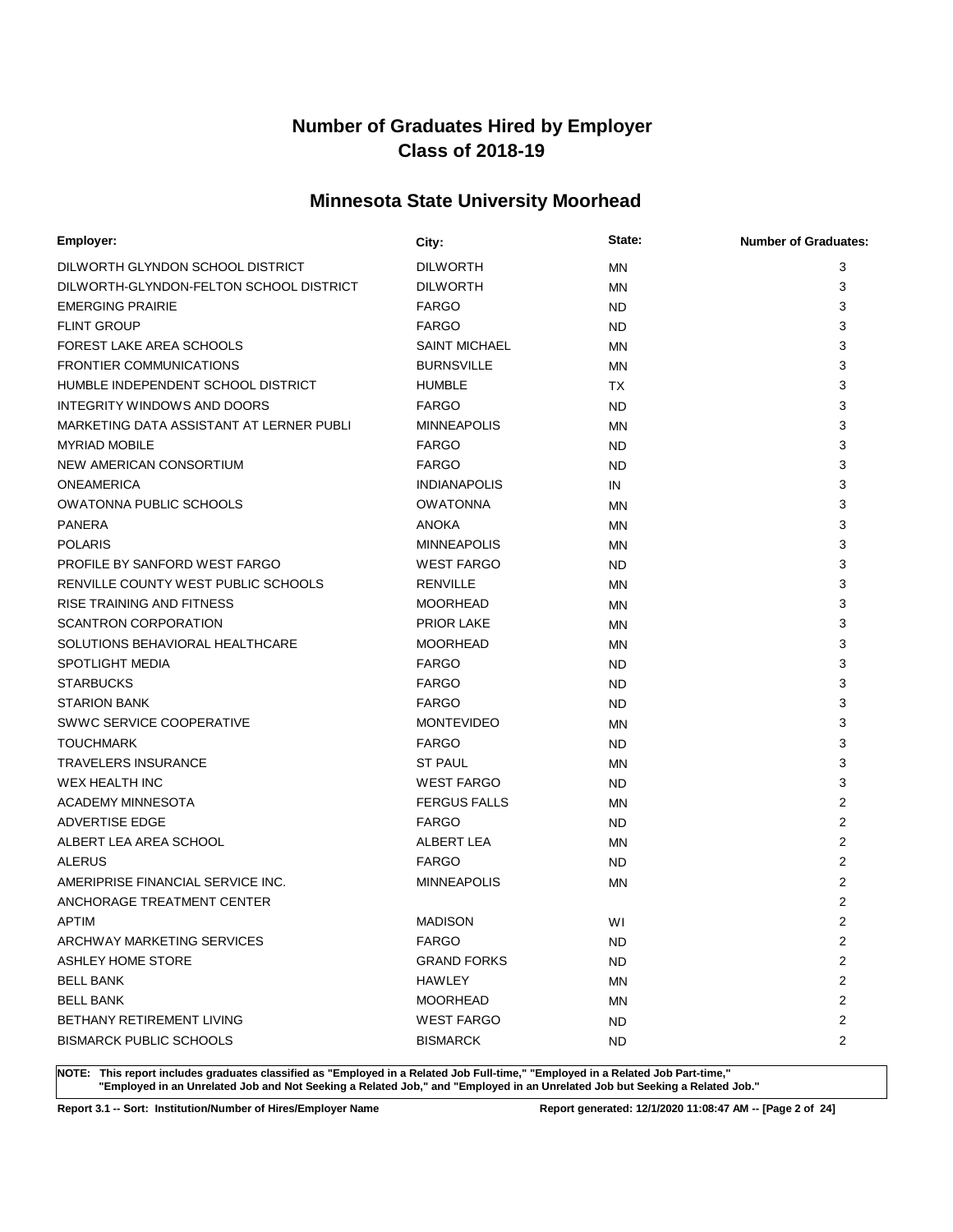## **Minnesota State University Moorhead**

| Employer:                                | City:                   | State:    | <b>Number of Graduates:</b> |
|------------------------------------------|-------------------------|-----------|-----------------------------|
| <b>BLACKRIDGEBANK</b>                    | <b>FARGO</b>            | <b>ND</b> | 2                           |
| <b>BLUECROSS BLUESHIELD OF ND</b>        | <b>FARGO</b>            | <b>ND</b> | 2                           |
| <b>BORDER STATES</b>                     | <b>FARGO</b>            | <b>ND</b> | $\overline{2}$              |
| <b>BORDER STATES ELECTRIC</b>            | <b>FARGO</b>            | <b>ND</b> | $\overline{2}$              |
| <b>BREMER BANK</b>                       | <b>FARGO</b>            | <b>ND</b> | $\overline{2}$              |
| <b>BREWTUS BRICKHOUSE</b>                | <b>MOORHEAD</b>         | ΜN        | $\overline{2}$              |
| <b>BUREAU OF LAND MANAGEMENT</b>         | <b>LAS VEGAS</b>        | <b>NV</b> | $\overline{2}$              |
| CARDELL FLORAL & HOME DECOR              | <b>MINNEAPOLIS</b>      | <b>MN</b> | $\overline{2}$              |
| CASEY'S GENERAL STORE                    | <b>FARGO</b>            | <b>ND</b> | $\overline{2}$              |
| CENTERAL CASS SCHOOL DISTRICT            | CASSELTON               | <b>ND</b> | $\overline{2}$              |
| CENTRAL CASS PUBLIC SCHOOL               | CASSELTON               | <b>ND</b> | $\overline{2}$              |
| <b>CENTRE</b>                            | <b>FARGO</b>            | <b>ND</b> | $\overline{2}$              |
| <b>CINTAS CORPORATION</b>                | <b>MAPLE GROVE</b>      | <b>MN</b> | 2                           |
| <b>CLAY COUNTY SOCIAL SERVICES</b>       | <b>MOORHEAD</b>         | ΜN        | $\overline{2}$              |
| COLORADO STATE UNIVERSITY                | <b>FORT COLLINS</b>     | CO        | $\overline{2}$              |
| COLUMBIA HEIGHTS PUBLIC SCHOOLS          | <b>COLUMBIA HEIGHTS</b> | <b>MN</b> | 2                           |
| <b>CPNSERVATION CORPS</b>                |                         |           | $\overline{2}$              |
| DACOTAH FOUNDATION                       | <b>FARGO</b>            | <b>ND</b> | $\overline{2}$              |
| DEVILS LAKE PUBLIC SCHOOLS               | <b>DEVILS LAKE</b>      | <b>ND</b> | $\overline{2}$              |
| DILWORTH-GLYNDON-FELTON                  | <b>DILWORTH</b>         | MN        | $\overline{2}$              |
| DIXIELINE LUMBER AND HOME CENTER         | <b>KEARNY MESA</b>      | CA        | $\overline{2}$              |
| <b>DSW</b>                               | <b>FARGO</b>            | <b>ND</b> | $\overline{2}$              |
| EVEREST ACCOUNTING AND TAXATION SERVICES | <b>NEW YORK CITY</b>    | NY.       | $\overline{2}$              |
| <b>FAIR HILLS RESORT</b>                 | <b>FARGO</b>            | <b>ND</b> | 2                           |
| <b>FAIRVIEW HEALTH SERVICES</b>          | <b>SAINT PAUL</b>       | MN        | 2                           |
| FERGUS FALLS PUBLIC SCHOOLS              | <b>FERGUS FALLS</b>     | MN        | $\overline{2}$              |
| <b>FIELD NATION</b>                      | <b>FARGO</b>            | <b>ND</b> | 2                           |
| <b>GATE CITY BANK</b>                    | <b>FARGO</b>            | ND.       | $\overline{2}$              |
| <b>GEEK SQUAD</b>                        | <b>MOORHEAD</b>         | <b>MN</b> | 2                           |
| HAWLEY PUBLIC SCHOOLS ISD #150           | <b>HAWLEY</b>           | ΜN        | $\overline{2}$              |
| <b>HEALTHPARTNERS</b>                    | ST. PAUL                | MN        | 2                           |
| HENNEPIN COUNTY MEDICAL CENTER           | <b>MINNEAPOLIS</b>      | <b>MN</b> | 2                           |
| HILLTO TECHNOLOGY LABORATORY             | <b>IRVINE</b>           | CA        | 2                           |
| <b>HILTON WORLDWIDE</b>                  | <b>WEST FARGO</b>       | <b>ND</b> | $\overline{2}$              |
| <b>HOT TOPIC</b>                         | <b>FARGO</b>            | ND        | 2                           |
| <b>INTEGREON</b>                         | <b>FARGO</b>            | ND        | 2                           |
| <b>ISD 318</b>                           | <b>GRAND RAPIDS</b>     | MN        | 2                           |
| JOSEPH W. JONES ECOLOGICAL RESEARCH CENT | <b>NEWTON</b>           | GA        | $\overline{2}$              |
| LAKE PARK AUDUBON ELEMENTARY SCHOOL      | LAKE PARK               | MN        | 2                           |
| LAKE PARK AUDUBON SCHOOL DISTRICT        | LAKE PARK               | ΜN        | 2                           |

**NOTE: This report includes graduates classified as "Employed in a Related Job Full-time," "Employed in a Related Job Part-time," "Employed in an Unrelated Job and Not Seeking a Related Job," and "Employed in an Unrelated Job but Seeking a Related Job."**

**Report 3.1 -- Sort: Institution/Number of Hires/Employer Name Report generated: 12/1/2020 11:08:47 AM -- [Page 3 of 24]**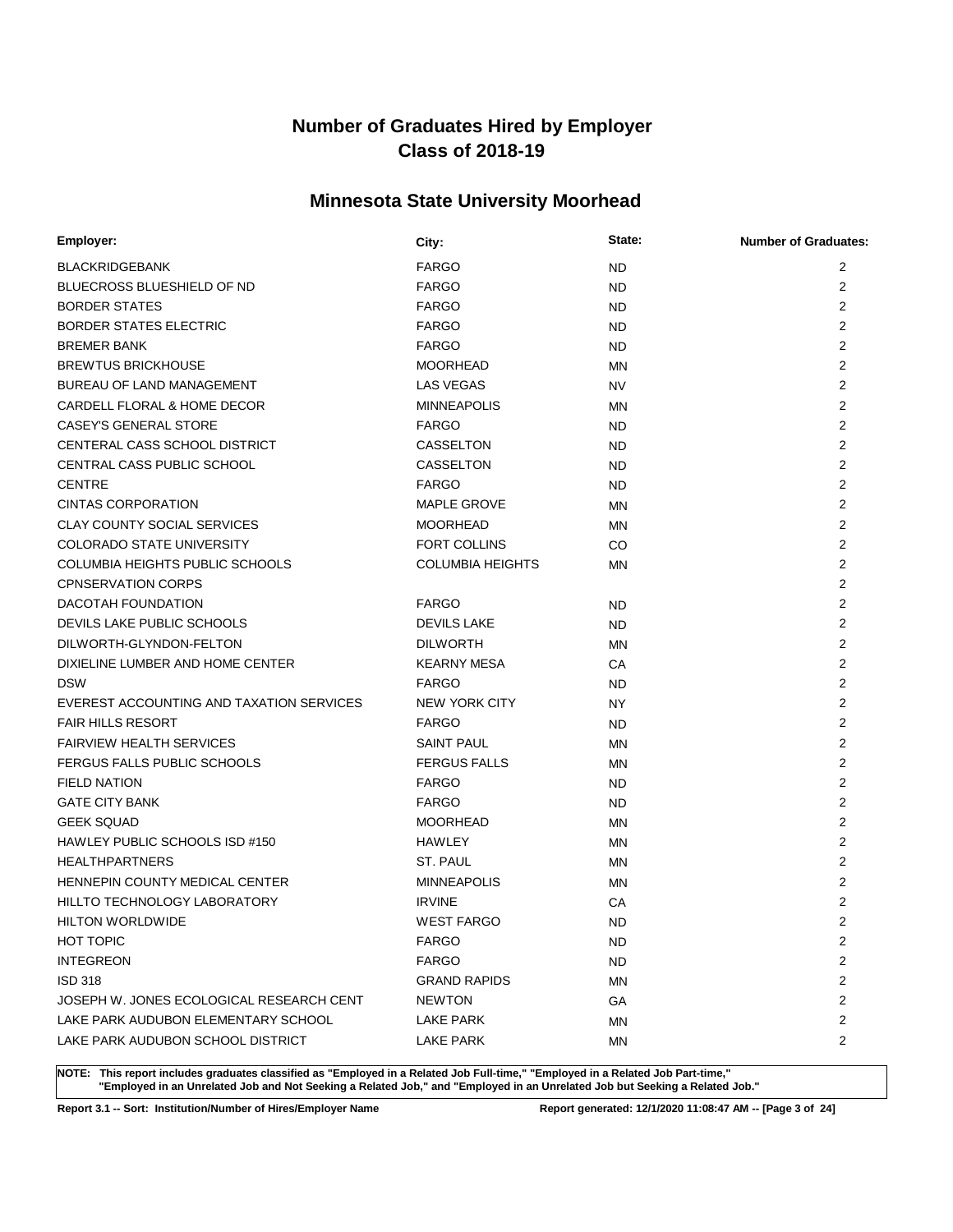## **Minnesota State University Moorhead**

| Employer:                               | City:                 | State:    | <b>Number of Graduates:</b> |
|-----------------------------------------|-----------------------|-----------|-----------------------------|
| LAKE REGION ELECTRIC COOPERATIVE        | PELICAN RAPIDS        | ΜN        | 2                           |
| LAKELAND MENTAL HEALTH CENTER           | <b>MOORHEAD</b>       | MN        | 2                           |
| LISBON PUBLIC SCHOOLS                   | <b>LISBON</b>         | <b>ND</b> | 2                           |
| LUNDS AND BYERLYS                       | <b>ST. LOUIS PARK</b> | MN        | 2                           |
| <b>MAHNOMEN PUBLIC SCHOOLS</b>          | <b>MAHNOMEN</b>       | MN        | 2                           |
| <b>MAHTOMEDI SCHOOL DISTRICT</b>        | <b>MAHTOMEDI</b>      | MN        | 2                           |
| <b>MAROTZKE ILLUSTRATION</b>            | <b>FARGO</b>          | <b>ND</b> | 2                           |
| MECHATRONIC SOLUTIONS                   | <b>MAPLE GROVE</b>    | MN        | 2                           |
| MINNESOTA HISTORICAL SOCIETY            | ST. PAUL              | ΜN        | 2                           |
| MINNESOTA VETERANS HOME                 | LUVERNE               | MN        | $\overline{2}$              |
| MINNEWASKA SCHOOL DISTRICT              | <b>GLENWOOD</b>       | ΜN        | 2                           |
| <b>MOORHEAD PUBLIC SERVICE</b>          | <b>MOORHEAD</b>       | ΜN        | $\overline{2}$              |
| NATIVE AMERICAN CONNECTIONS             | <b>PHOENIX</b>        | <b>NV</b> | 2                           |
| NORTH DAKOTA AUTISM CENTER              | <b>FARGO</b>          | <b>ND</b> | $\overline{2}$              |
| NORTHWESTERN MUTUAL                     | <b>FARGO</b>          | <b>ND</b> | $\overline{2}$              |
| ORONO PUBLIC SCHOOLS                    | <b>LONG LAKE</b>      | MN        | $\overline{2}$              |
| <b>OSAKIS PUBLIC SCHOOLS</b>            | <b>OSAKIS</b>         | ΜN        | 2                           |
| <b>OUTERMOST LAYER</b>                  | <b>FARGO</b>          | <b>ND</b> | 2                           |
| PEDIATRIC PARTNERS                      | <b>FARGO</b>          | <b>ND</b> | $\overline{2}$              |
| <b>PETCO</b>                            | <b>MOORHEAD</b>       | <b>ND</b> | $\overline{2}$              |
| PIERZ SCHOOL DISTRICT                   | <b>PIERZ</b>          | ΜN        | $\overline{2}$              |
| PLATTE RIVER NETWORKS                   | <b>DENVER</b>         | CO        | $\overline{2}$              |
| PRECISION PLUMBING, ELECTRICAL, HEATING | <b>CHATTANOOGA</b>    | TN        | $\overline{2}$              |
| QUESTAR ASSESSMENT INC.                 | <b>APPLE VALLEY</b>   | MN        | $\overline{2}$              |
| RAPE AND ABUSE CRISIS CENTER            | <b>FARGO</b>          | <b>ND</b> | 2                           |
| <b>REFRESH PRODUCTIONS</b>              | <b>MOORHEAD</b>       | MN        | $\overline{2}$              |
| <b>RIVIERANEXUS</b>                     | <b>FARGO</b>          | <b>ND</b> | 2                           |
| SENATOR JOHN HOVEN'S OFFICE             | <b>FARGO</b>          | <b>ND</b> | 2                           |
| SHARPER MANAGEMENT                      | <b>MINNEAPOLIS</b>    | ΜN        | 2                           |
| SOLUTIONS BEHAVIORAL HEALTHCAR          | <b>FARGO</b>          | <b>ND</b> | 2                           |
| SOUTH CENTRAL COLLEGE                   | <b>NORTH MANKATO</b>  | ΜN        | 2                           |
| <b>SPACE ALIENS</b>                     | <b>FARGO</b>          | <b>ND</b> | 2                           |
| ST. CLOUD HOSPITAL                      | ST. CLOUD             | ΜN        | 2                           |
| <b>STATE FARM</b>                       |                       |           | 2                           |
| <b>STELLA</b>                           | <b>EAGAN</b>          | ΜN        | 2                           |
| SWANSON HEALTH PRODUCTS                 | <b>FARGO</b>          | <b>ND</b> | 2                           |
| <b>TACO BELL</b>                        | <b>FARGO</b>          | ND.       | 2                           |
| <b>TARGET</b>                           | <b>MINNEAPOLIS</b>    | ΜN        | $\overline{2}$              |
| <b>TARGET</b>                           | <b>MOORHEAD</b>       | ΜN        | $\overline{c}$              |
| <b>TEACHERS ON CALL</b>                 | ST. PAUL              | MN        | 2                           |

**NOTE: This report includes graduates classified as "Employed in a Related Job Full-time," "Employed in a Related Job Part-time," "Employed in an Unrelated Job and Not Seeking a Related Job," and "Employed in an Unrelated Job but Seeking a Related Job."**

**Report 3.1 -- Sort: Institution/Number of Hires/Employer Name Report generated: 12/1/2020 11:08:47 AM -- [Page 4 of 24]**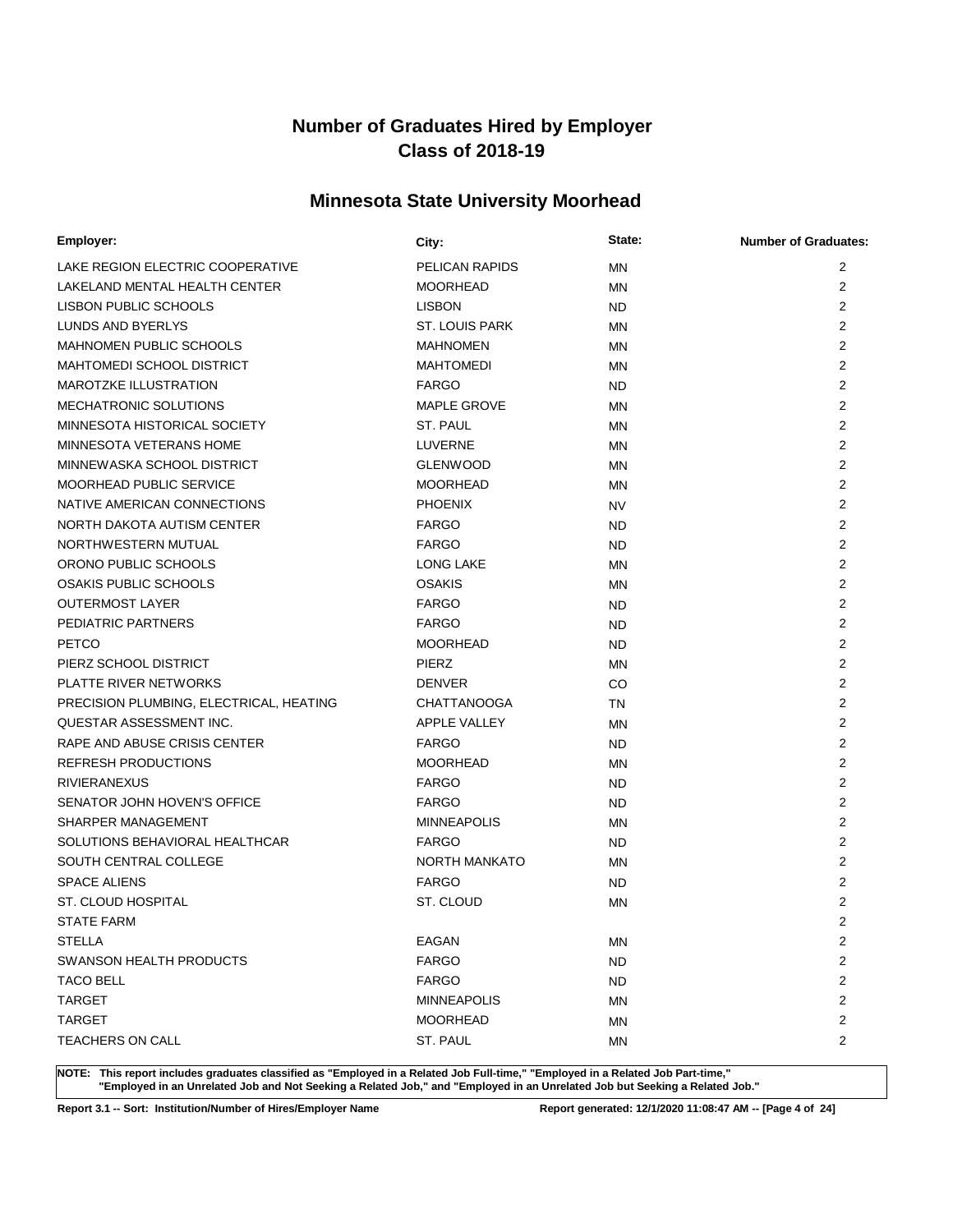## **Minnesota State University Moorhead**

| Employer:                             | City:                   | State:    | <b>Number of Graduates:</b> |
|---------------------------------------|-------------------------|-----------|-----------------------------|
| THEODORE ROOSEVELT MEDORA FOUNDATION  | <b>MEDORA</b>           | <b>ND</b> | 2                           |
| THOMSON REUTERS                       | <b>NEW PRAGUE</b>       | MN        | 2                           |
| <b>TWO HARBORS HIGH SCHOOL</b>        | <b>TWO HARBORS</b>      | MN        | 2                           |
| UNIVERSITY OF MINNESOTA               | <b>MINNEAPOLIS</b>      | ΜN        | $\overline{2}$              |
| VISIONPOINT ADVISORY GROUP            | WATERTOWN               | <b>SD</b> | 2                           |
| <b>WAHPETON PUBLIC SCHOOLS</b>        | <b>WAHPETON</b>         | ND.       | $\overline{2}$              |
| WALMART                               | <b>FARGO</b>            | <b>ND</b> | 2                           |
| <b>WANZEK CONSTRUCTION</b>            | <b>FARGO</b>            | ND        | 2                           |
| WARNER BROS, ENTERTAINMENT            | LOS ANGELES             | CA        | 2                           |
| WARREN-ALVARADO-OSLO HIGH SCHOO       | <b>WARREN</b>           | MN        | $\overline{2}$              |
| <b>WEBSTER UNIVERSITY</b>             | <b>TASHKENT</b>         |           | $\overline{2}$              |
| WEST CENTRAL REGINAL JUVENILE CENTER  | <b>MOORHEAD</b>         | MN        | $\overline{2}$              |
| <b>WEST FARGO PUBLIC SCHOOLS</b>      | <b>FARGO</b>            | ND        | $\overline{2}$              |
| WEST FARGO SCHOOL DISTRICT            | <b>WEST FARGO</b>       | ND        | $\overline{2}$              |
| WESTERN ECOSYSTEMS TECHNOLOGY, INC.   | <b>BISMARCK</b>         | <b>ND</b> | $\overline{2}$              |
| <b>WESTERN STATE BANK</b>             | <b>WEST FARGO</b>       | <b>ND</b> | $\overline{2}$              |
| 441, INC                              | <b>FARGO</b>            | <b>ND</b> | 1                           |
| 4IMPRINT                              | <b>OSHKOSH</b>          | WI        | 1                           |
| 6SMITH                                | WAYZATA                 | <b>MN</b> | 1                           |
| 7THJUDICIAL DISTRICT OF MINNESOTA     | <b>MOORHEAD</b>         | ΜN        | 1                           |
| A STEP AHEAD LEARNING CENTER          | <b>BARNEY</b>           | ND.       | 1                           |
| AASEBY INDUSTRIAL MACHINING           | <b>WAHPETON</b>         | ND.       | 1                           |
| ABERDEEN COMMUNITYTHEATRE             | ABERDEEN                | <b>SD</b> | 1                           |
| <b>ABILITY NETWORK</b>                | <b>MINNEAPOLIS</b>      | MN        | 1                           |
| ABOTT DIAGNOSTIC BUSINESS             | <b>MINNEAPOLIS</b>      | ΜN        | 1                           |
| ACADEMY FOR CHILDREN                  | <b>FARGO</b>            | ND.       | 1                           |
| ACADEMY SCHOOL DISTRICT 20            | <b>COLORADO SPRINGS</b> | CO        | 1                           |
| ACCESS OF THE RED RIVER VALLEY        | <b>MOORHEAD</b>         | MN        | 1                           |
| ACE ART PROJECT                       | <b>DHAKA</b>            | <b>BA</b> | 1                           |
| <b>ACTIVE MINDS ACADEMY</b>           | <b>FARGO</b>            | ND.       | 1                           |
| ACUCRAFT FIREPLACE SYSTEMS            | <b>MINNEAPOLIS</b>      | MN        | 1                           |
| AD SHARK                              | <b>FARGO</b>            | <b>ND</b> | 1                           |
| ADA PUBLIC SCHOOLS                    | ADA                     | ΜN        | 1                           |
| ADA-BORUP ELEMENTARY SCHOOL           | ADA                     | MN        | 1                           |
| ADAMS INC.                            | <b>FARGO</b>            | ND        | 1                           |
| <b>ADSHARK MARKETING</b>              | <b>FARGO</b>            | ND.       | 1                           |
| ADVANCED STRIPING AND SEALCOATING     | <b>FARGO</b>            | ND.       | 1                           |
| AEON                                  | NAGOYA                  |           | 1                           |
| AFFINITY PLUS FEDERAL CREDIT U        | <b>FERGUS FALS</b>      | ΜN        | 1                           |
| AFRO AMERICAN DEVELOPMENT ASSOCIATION | <b>MOORHEAD</b>         | ΜN        | 1                           |

**NOTE: This report includes graduates classified as "Employed in a Related Job Full-time," "Employed in a Related Job Part-time," "Employed in an Unrelated Job and Not Seeking a Related Job," and "Employed in an Unrelated Job but Seeking a Related Job."**

**Report 3.1 -- Sort: Institution/Number of Hires/Employer Name Report generated: 12/1/2020 11:08:47 AM -- [Page 5 of 24]**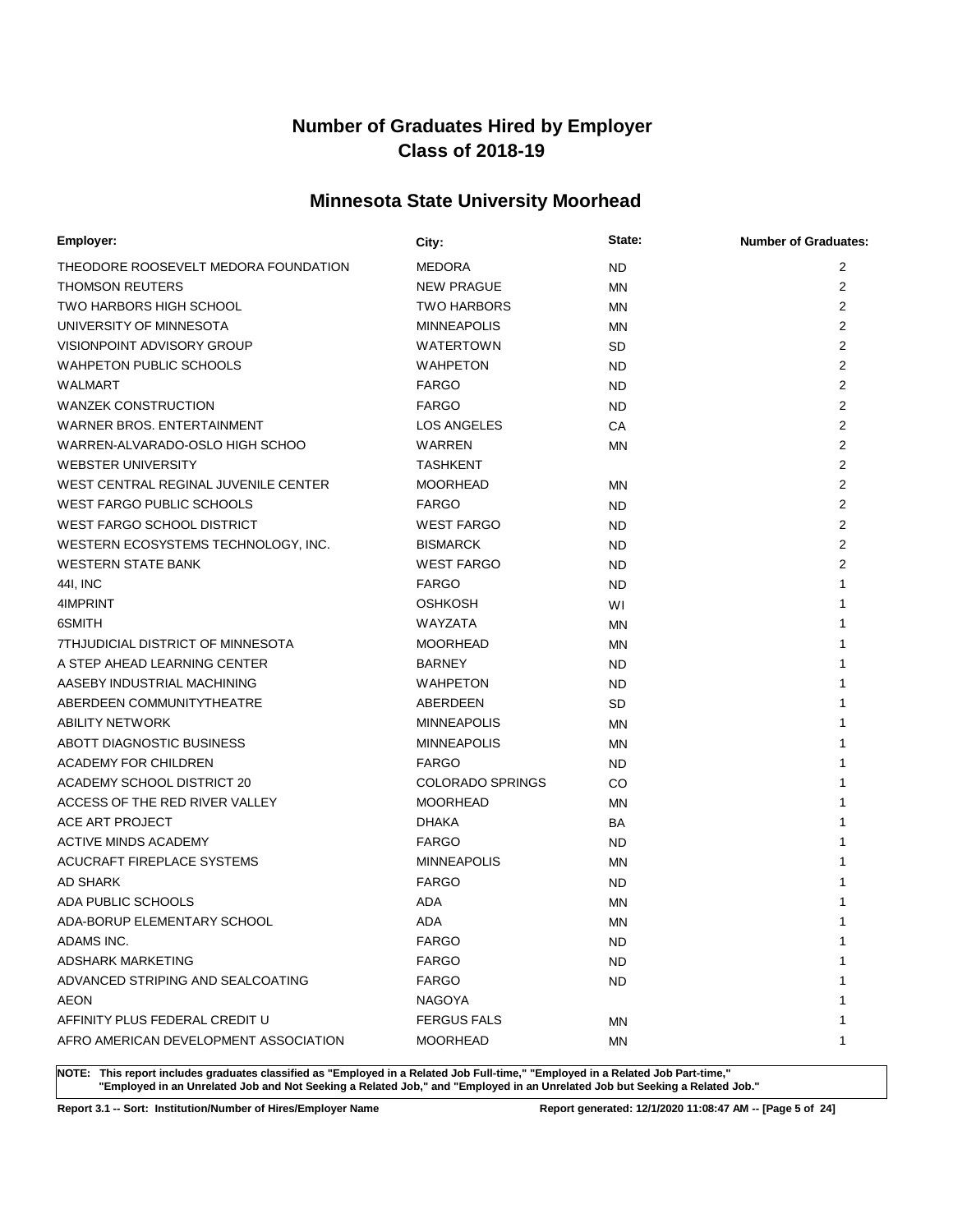## **Minnesota State University Moorhead**

| Employer:                          | City:                  | State:    | <b>Number of Graduates:</b> |
|------------------------------------|------------------------|-----------|-----------------------------|
| ALBANY AREA SCHOOL DISTRICT        | <b>ALBANY</b>          | <b>MN</b> | 1                           |
| ALEXANDRIA CLINIC                  | <b>ALEXANDRIA</b>      | MN        | 1                           |
| ALIGN SURGICAL SUPPLY              | <b>ROCHESTER</b>       | MN        | 1                           |
| ALL TERRAIN GROUNDS MAINTENANCE    | <b>FARGO</b>           | <b>ND</b> |                             |
| ALLEGIANCE FUNDRAISING             | <b>FARGO</b>           | <b>ND</b> | 1                           |
| ALLINA HEALTH                      | <b>MINNEAPOLIS</b>     | MN        |                             |
| ALLINA HEALTH                      | <b>LONDON</b>          | OT        |                             |
| ALLINA HOSPITALS                   | <b>BUFFALO</b>         | MN        | 1                           |
| <b>ALOMERE HEALTH</b>              | ALEXANDRIA             | <b>MN</b> |                             |
| ALPHABET SOUP PRODUCTIONS          | <b>WILLOWBROOK</b>     | IL.       |                             |
| AMERICAN CONSTRUCTION SOURCE       | <b>STILLWATER</b>      | MN        |                             |
| <b>AMERICORPS</b>                  | <b>CHAMPLIN</b>        | MN        |                             |
| AMERILAB TECHNOLOGIES              | <b>MINNEAPOLIS</b>     | ΜN        | 1                           |
| AMES CONSTRUCTION                  | <b>FARGO</b>           | <b>ND</b> | 1                           |
| AMORE COFFEE                       | <b>SAINT PAUL</b>      | MN        | 1                           |
| ANDERSEN COUNSELING                | <b>FARGO</b>           | <b>ND</b> | 1                           |
| ANDREW AIR OUTDOORS                | <b>BROOKINGS</b>       | <b>SD</b> | 1                           |
| ANFINSON THOMPSON & CO.            | <b>SAUK CENTRE</b>     | MN        | 1                           |
| ANHEUSER-BUSCH                     | <b>FARGO</b>           | <b>ND</b> |                             |
| ANNANDALE PUBLIC SCHOOLS           | ANNANDALE              | MN        | 1                           |
| ANNA'S BANANAS DAYCARE & PRESCHOOL | <b>VADNAIS HEIGHTS</b> | ΜN        | 1                           |
| ANNE CARLSEN CENTER                | <b>FARGO</b>           | <b>ND</b> | 1                           |
| ANOKA-HENNEPIN SCHOOL DISTRICT     | <b>ANOKA</b>           | MN        | 1                           |
| APPLETON-MILAN ELEMENTARY          | <b>APPLETON</b>        | MN        | 1                           |
| <b>ARCHWAY INC</b>                 | <b>FARGO</b>           | <b>ND</b> | 1                           |
| ARCHWAY MARKETING SERVICES         | <b>MOORHEAD</b>        | MN        | 1                           |
| AREA WOMAN MAGAZINE                | <b>FARGO</b>           | <b>ND</b> | 1                           |
| ARMY NATIONAL GUARD                | <b>FARGO</b>           | <b>ND</b> | 1                           |
| ARROWHEAD HOUSE FOSTER CARE        | <b>DULUTH</b>          | MN        | 1                           |
| <b>ARVIG</b>                       | <b>PERHAM</b>          | MN        | 1                           |
| ATONEMENT LUTHERAN CHURCH          | <b>FARGO</b>           | <b>ND</b> |                             |
| <b>AUSTIN HIGH SCHOOL</b>          | <b>AUSTIN</b>          | ΜN        |                             |
| <b>AUSTIN PUBLIC SCHOOLS</b>       | <b>AUSTIN</b>          | MN        |                             |
| AVANADE INC                        | <b>MINNEAPOLIS</b>     | MN        | 1                           |
| AVIDOR MINNETONKA                  | <b>MINNETONKA</b>      | ΜN        | 1                           |
| AXIS CLINICALS USA                 | <b>FARGO</b>           | <b>ND</b> | 1                           |
| <b>BAE SYSTEMS</b>                 | <b>MOORHEAD</b>        | ΜN        | 1                           |
| <b>BAGLEY PUBLIC SCHOOLS</b>       | <b>BAGLEY</b>          | MN        | 1                           |
| <b>BANK OF THE WEST</b>            | <b>MOORHEAD</b>        | MN        | 1                           |
| <b>BANK OF THE WEST</b>            | <b>FARGO</b>           | <b>ND</b> | 1                           |

**NOTE: This report includes graduates classified as "Employed in a Related Job Full-time," "Employed in a Related Job Part-time," "Employed in an Unrelated Job and Not Seeking a Related Job," and "Employed in an Unrelated Job but Seeking a Related Job."**

**Report 3.1 -- Sort: Institution/Number of Hires/Employer Name Report generated: 12/1/2020 11:08:47 AM -- [Page 6 of 24]**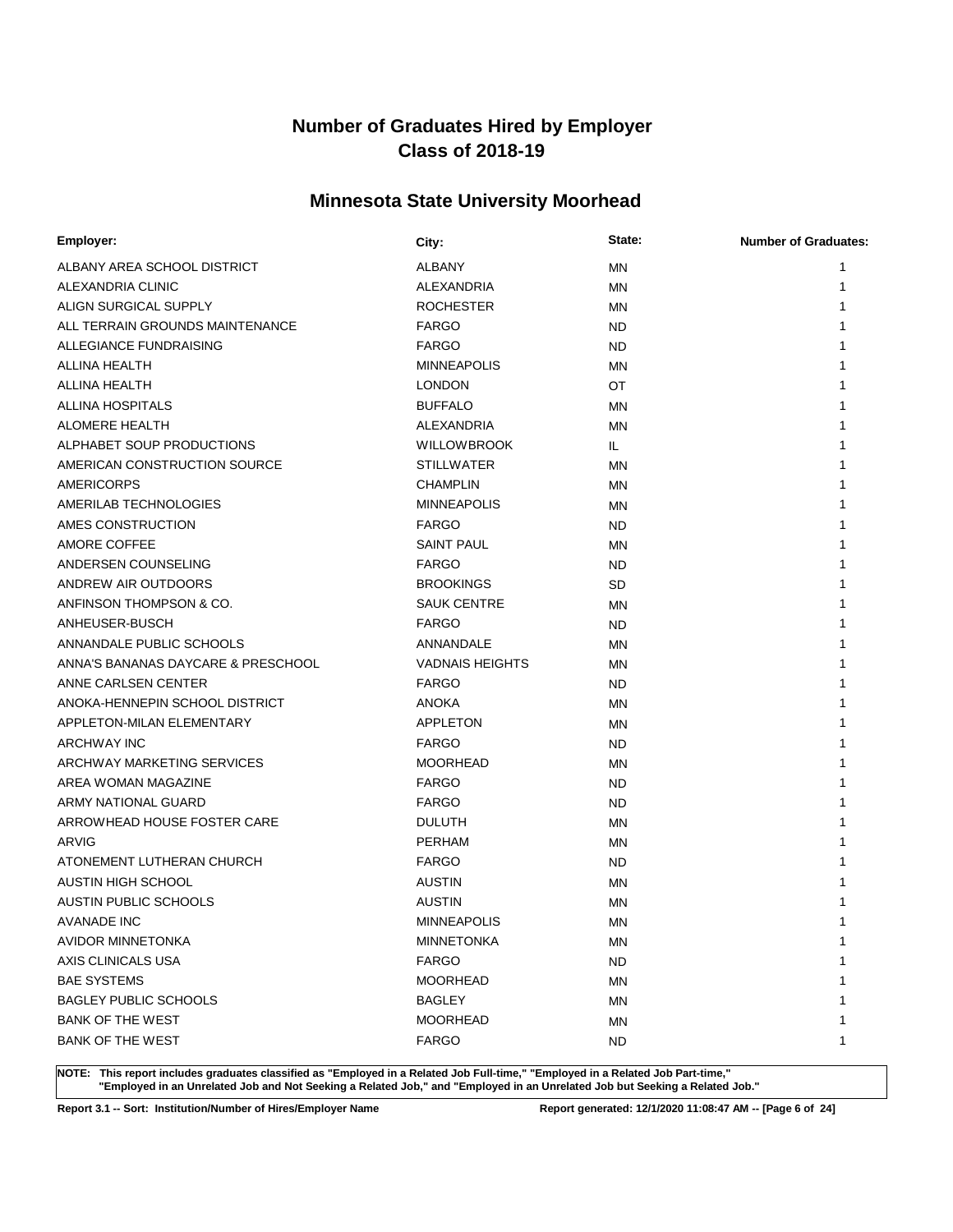## **Minnesota State University Moorhead**

| Employer:                                | City:                  | State:    | <b>Number of Graduates:</b> |
|------------------------------------------|------------------------|-----------|-----------------------------|
| BARNES AND NOBLE                         | <b>FARGO</b>           | <b>ND</b> | 1                           |
| <b>BARNESVILLE HIGH SCHOOL</b>           | <b>MOORHEAD</b>        | ΜN        |                             |
| BATTLE LAKE PUBLIC SCHOOL                | <b>BATTLE LAKE</b>     | ΜN        |                             |
| <b>BEK SPORTS</b>                        | <b>DEVILS LAKE</b>     | ND        |                             |
| <b>BELL BANK</b>                         | <b>WEST FARGO</b>      | <b>ND</b> |                             |
| <b>BEMIDJI REGION INTERDIST COUN</b>     | <b>BEMIDJI</b>         | ΜN        | 1                           |
| BEMOBILE, INC.                           | <b>FARGO</b>           | <b>ND</b> |                             |
| <b>BERNICK'S</b>                         | <b>PAYNESVILLE</b>     | ΜN        |                             |
| BERTHA HEWITT SCHOOLS                    | <b>WADENA</b>          | ΜN        |                             |
| BETHANY RETIREMENT LIVING                | <b>FARGO</b>           | <b>ND</b> |                             |
| BETHANY RETIRMENT LIVING                 | <b>FARGO</b>           | <b>ND</b> |                             |
| <b>BETH'S PLACE</b>                      | <b>FARGO</b>           | ND.       |                             |
| BEYOND BOUNDARIES THERAPY SERVICES       | <b>FARGO</b>           | <b>ND</b> |                             |
| <b>BIGWOOD EVENT CENTER</b>              | <b>FERGUS FALLS</b>    | ΜN        |                             |
| <b>BIOLIFE PLASMA SERVICES</b>           | <b>FARGO</b>           | <b>ND</b> |                             |
| <b>BLACKDUCK SCHOOL DISTRICT</b>         | <b>BLACKDUCK</b>       | ΜN        |                             |
| <b>BLAINE HIGH SCHOOL</b>                | <b>BLAINE</b>          | ΜN        |                             |
| <b>BLATTNER ENERGY</b>                   | SAINT CLOUD            | ΜN        |                             |
| <b>BLINN COLLEGE</b>                     | <b>BRENHAM</b>         | TX        |                             |
| <b>BLOOMINGTON PUBLIC SCHOOLS</b>        | <b>BLOOMINGTON</b>     | ΜN        |                             |
| <b>BLOOMINGTON SCHOOL DISTRICT</b>       | <b>BLOOMINGTON</b>     | ΜN        |                             |
| BLUE CROSS BLUE SHIELD OF NORTH DAKOTA   | <b>FARGO</b>           | <b>ND</b> |                             |
| BLUE TREE MUSIC EDUCATION                | <b>MINNEAPOLIS</b>     | ΜN        |                             |
| <b>BOBCAT COMPANY</b>                    | <b>FARGO</b>           | ND.       |                             |
| <b>BOBCAT COMPANY - WF</b>               | <b>WEST FARGO</b>      | <b>ND</b> |                             |
| <b>BORN THREE STUDIO</b>                 | <b>BANGKOK</b>         |           |                             |
| <b>BOULDER TAP HOUSE</b>                 | <b>MOORHEAD</b>        | ΜN        |                             |
| BOYS & GIRLS CLUB OF THE RED RIVER VALLE | <b>FARGO</b>           | ND.       |                             |
| BOYS AND GILRS CLUB OF AMERICA           | <b>DETROIT LAKES</b>   | ΜN        |                             |
| BRAINERD PUBLIC SCHOOLS ISD 181          | <b>BRAINERD</b>        | ΜN        |                             |
| BRECKENRIDGE PUBLIC SCHOOLS              | <b>BRECKENRIDGE</b>    | ΜN        |                             |
| <b>BRIGHTMONT ACADEMY</b>                | <b>MENDOTA HEIGHTS</b> | ΜN        |                             |
| <b>BRILLIO</b>                           | <b>FARGO</b>           | <b>ND</b> |                             |
| <b>BROOKDALE SENIOR LIVING</b>           | ST. PAUL               | MN        | 1                           |
| <b>BUILDING GURUS</b>                    | <b>FARGO</b>           | ND        | 1                           |
| <b>BUILDING MAINTENANCE SYSTEMS</b>      | <b>WADENA</b>          | <b>MN</b> |                             |
| <b>BULLDOG TAP</b>                       | <b>FARGO</b>           | <b>ND</b> | 1                           |
| <b>BUSHEL</b>                            | <b>FARGO</b>           | ND        |                             |
| <b>BUSHEL INC.</b>                       | <b>FARGO</b>           | ND        | 1                           |
| <b>BYTESPEED</b>                         | <b>MOORHEAD</b>        | ΜN        | 1                           |

**NOTE: This report includes graduates classified as "Employed in a Related Job Full-time," "Employed in a Related Job Part-time," "Employed in an Unrelated Job and Not Seeking a Related Job," and "Employed in an Unrelated Job but Seeking a Related Job."**

**Report 3.1 -- Sort: Institution/Number of Hires/Employer Name Report generated: 12/1/2020 11:08:47 AM -- [Page 7 of 24]**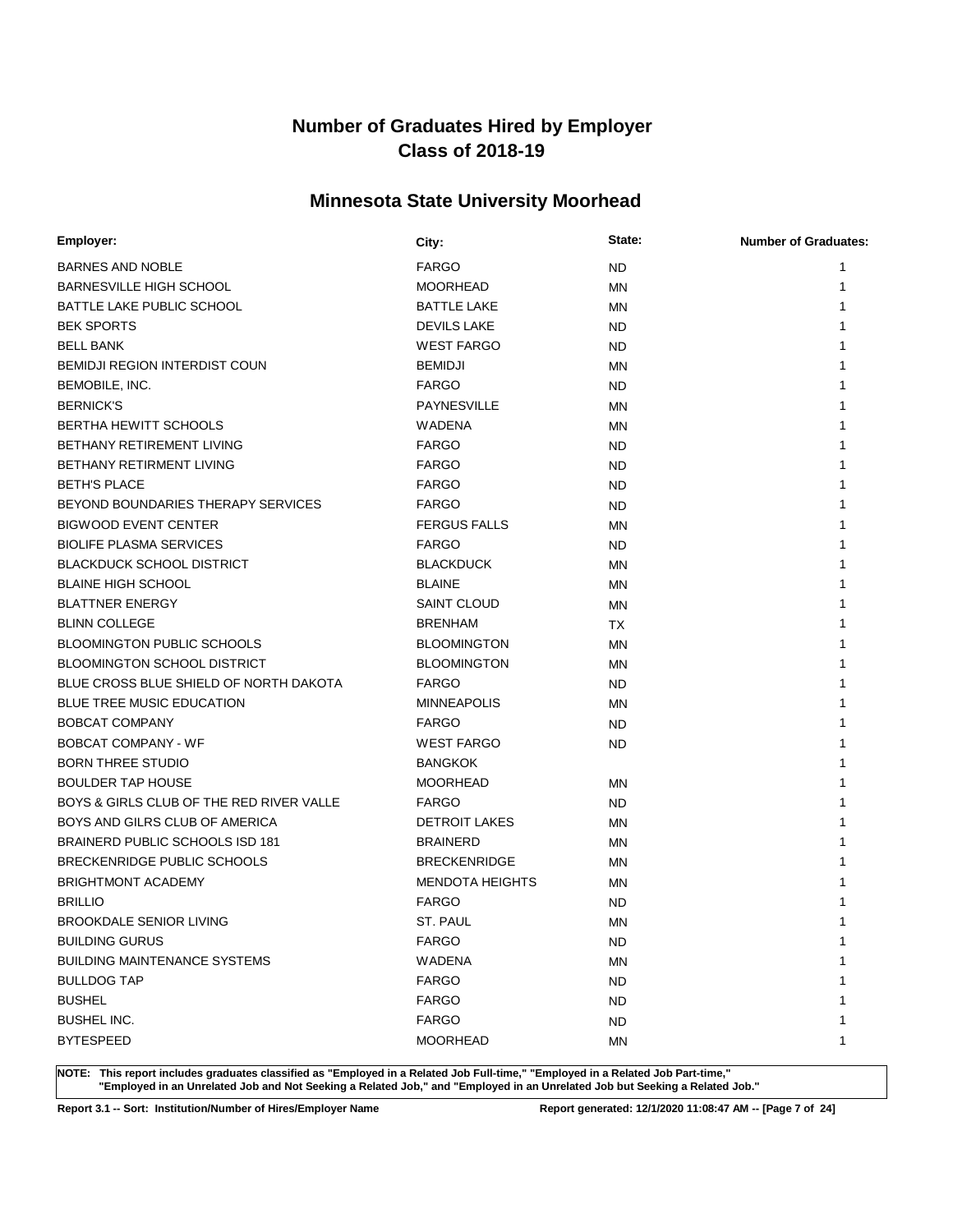## **Minnesota State University Moorhead**

| Employer:                                | City:                | State:    | <b>Number of Graduates:</b> |
|------------------------------------------|----------------------|-----------|-----------------------------|
| <b>BYTESPEED</b>                         | <b>FARGO</b>         | <b>ND</b> | 1                           |
| CALVARY LUTHERAN CHURCH                  | <b>ALEXANDRIA</b>    | <b>MN</b> | 1                           |
| CAMRUD FOSS CONCRETE CONSTRUCTION INC    | <b>MOORHEAD</b>      | MN        | 1                           |
| CANADA GATEWAY LAWYERS                   | <b>COLOMBO</b>       |           |                             |
| CANNON FALLS AREA SCHOOLS ISD #252       | <b>CANNON FALLS</b>  | MN        | 1                           |
| <b>CARIBOU COFFEE</b>                    | <b>HUTCHINSON</b>    | <b>MN</b> | 1                           |
| <b>CARLOS ELEMENTARY</b>                 | CARLOS               | MN        | 1                           |
| <b>CARRINGTON SCHOOL DISTRICT</b>        | <b>CARRINGTON</b>    | ND        | 1                           |
| CARRIS HEALTH RICE REHABILITATION CENTER | <b>WILLMAR</b>       | MN        | 1                           |
| CATHOLIC CHARITIES NORTH DAKOTA          | <b>BISMARCK</b>      | <b>ND</b> | 1                           |
| CATHOLIC HEALTH INITIATIVES              | <b>DETROIT LAKES</b> | MN        | 1                           |
| <b>CCRI</b>                              | <b>FARGO</b>         | ND.       | 1                           |
| CECO CONCRETE CONSTRUCTION               | <b>FRAZEE</b>        | MN        | 1                           |
| CENTENNIAL GARDENS FOR NURSING AND REHAB | <b>MINNEAPOLIS</b>   | ΜN        | 1                           |
| CENTER FOR AUTISM AND RELATED DISORDERS  | <b>SANTE FE</b>      | <b>NM</b> | 1                           |
| CENTER FOR INCLUSIVE CHILDCARE           | <b>MINNETONKA</b>    | MN        | 1                           |
| CENTER-STANTON PUBLIC SCHOOL DISTRICT    | <b>CENTER</b>        | <b>ND</b> | 1                           |
| CENTRACARE                               | <b>MONTICELLO</b>    | MN        | 1                           |
| CENTRACARE                               | <b>SAINT CLOUD</b>   | MN        | 1                           |
| CENTRACARE ST. CLOUD HOSPITAL            | <b>ST CLOUD</b>      | MN        | 1                           |
| <b>CENTRAL CASS SCHOOLS</b>              | CASSELTON            | ND.       | 1                           |
| <b>CENTRAL HIGH SCHOOL</b>               | <b>SAINT PAUL</b>    | MN        | 1                           |
| CENTRAL LAKES COLLEGE                    | ST. CLOUD            | MN        | 1                           |
| CENTRAL LAKES REGIONAL CENTER OF EXCELLE | <b>SAUK CENTER</b>   | MN        | 1                           |
| CENTRAL MIDDLE SCHOOL                    | <b>FARGO</b>         | ND.       | 1                           |
| <b>CENTRAL PENINSULA HOSPITAL</b>        | <b>SOLDOTNA</b>      | AK        | 1                           |
| CENTRAL TRENCHING INC CTI                | <b>MINOT</b>         | <b>ND</b> | 1                           |
| CENTRE, INC                              |                      |           |                             |
| CENTURY COLLEGE (STATE OF MN)            | WHITE BEAR LAKE      | MN        | 1                           |
| CHATTER PEDIATRIC THERAPY                | <b>WILLISTON</b>     | <b>ND</b> | 1                           |
| <b>CHEF'S TABLE CATERING</b>             | <b>MOORHEAD</b>      | MN        | 1                           |
| <b>CHI ALPHA</b>                         | <b>MOORHEAD</b>      | ΜN        |                             |
| <b>CHI FRIENDSHIP</b>                    | <b>FARGO</b>         | <b>ND</b> | 1                           |
| <b>CHICK FIL A</b>                       | <b>FARGO</b>         | <b>ND</b> | 1                           |
| CHILDREN'S HOSPITAL AND CLINICS OF MN    | <b>MINNEAPOLIS</b>   | ΜN        | 1                           |
| CHIPPEWA COUNY MONTEVIDEO HOSPITAL       | <b>MONTEVIDEO</b>    | ΜN        | 1                           |
| CHIROHEALTH AND REHAB                    | <b>FARGO</b>         | ND.       | 1                           |
| CHISAGO LAKES SCHOOL DISTRICT            | <b>LINDSTROM</b>     | ΜN        | 1                           |
| CITY LIGHTS INTERNATIONAL                | <b>GARDENA</b>       | CA        | 1                           |
| CITY OF MAPLE GROVE                      | <b>MAPLE GROVE</b>   | ΜN        | 1                           |

**NOTE: This report includes graduates classified as "Employed in a Related Job Full-time," "Employed in a Related Job Part-time," "Employed in an Unrelated Job and Not Seeking a Related Job," and "Employed in an Unrelated Job but Seeking a Related Job."**

**Report 3.1 -- Sort: Institution/Number of Hires/Employer Name Report generated: 12/1/2020 11:08:47 AM -- [Page 8 of 24]**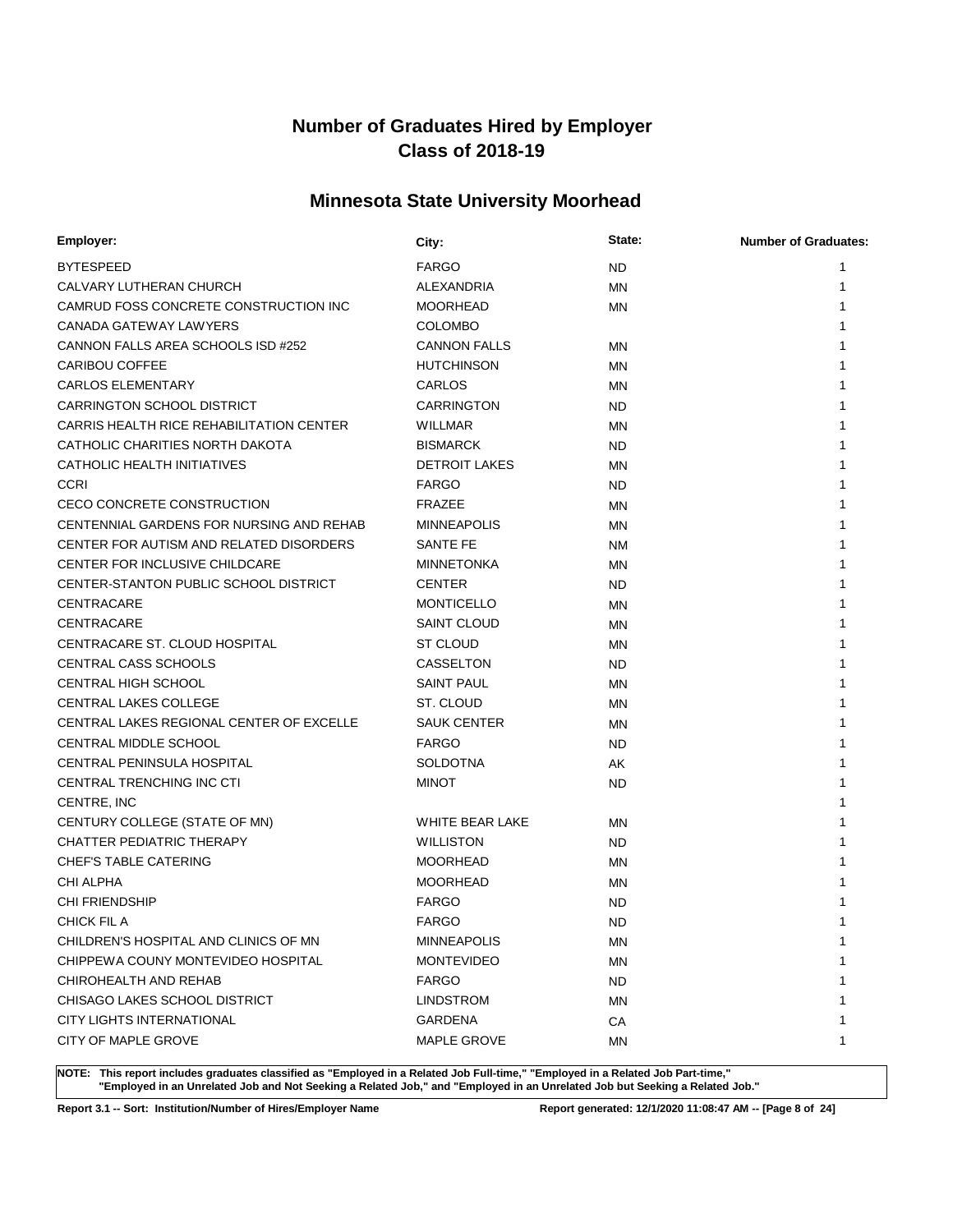## **Minnesota State University Moorhead**

| Employer:                                | City:                  | State:    | <b>Number of Graduates:</b> |
|------------------------------------------|------------------------|-----------|-----------------------------|
| <b>CITY OF PARK RAPIDS</b>               | <b>PARK RAPIDS</b>     | ΜN        | 1                           |
| <b>CLARA BARTON ELEMENTARY SCHOOL</b>    | <b>FARGO</b>           | <b>ND</b> | 1                           |
| <b>CLARKFIELD CARE CENTER</b>            | <b>CLARKFIELD</b>      | ΜN        | 1                           |
| <b>CLAY COUNTY ATTORNEY'S OFFICE</b>     | <b>MOORHEAD</b>        | MN        | 1                           |
| <b>CLAY COUNTY DETOX FACILITY</b>        | <b>MOORHEAD</b>        | ΜN        | 1                           |
| <b>CLAY WILKIN HEAD START</b>            | <b>MOORHEAD</b>        | MN        | 1                           |
| <b>CLEAR</b>                             | <b>MINNEAPOLIS</b>     | MN        | 1                           |
| CLOQUET PUBLIC SCHOOL DISTRICT           | <b>CLOUQUET</b>        | MN        | 1                           |
| <b>COBALT REHABILITAATION</b>            | <b>FARGO</b>           | <b>ND</b> | 1                           |
| COCA COLA HIGH COUNTRY                   | <b>MOORHEAD</b>        | MN        |                             |
| <b>CODELATION</b>                        | <b>MOORHEAD</b>        | ΜN        |                             |
| COMFORT KEEPERS OF WAITE PARK & ST. CLOU | ST. CLOUD              | MN        | 1                           |
| COMMUNITY HEALTH SERVICE INC             | <b>MOORHEAD</b>        | ΜN        | 1                           |
| <b>COMMUNITY LIVING SERVICES</b>         | <b>FARGO</b>           | <b>ND</b> | 1                           |
| COMMUNITY SUPPORT SYSTEMS, INC.          |                        |           |                             |
| <b>COMPASS HEALTHCARE</b>                | <b>CHARLOTTE</b>       | <b>NC</b> | 1                           |
| <b>COMPASSION HOUSE</b>                  | <b>DETROIT LAKES</b>   | ΜN        | 1                           |
| <b>COMPLETE WEDDINGS &amp; EVENTS</b>    | <b>FARGO</b>           | <b>ND</b> |                             |
| <b>CONCORDIA COLLEE</b>                  | <b>MOORHEAD</b>        | ΜN        |                             |
| CONCORDIA COLLEGE MOORHEAD               | <b>MOORHEAD</b>        | ΜN        | 1                           |
| CONCORDIA LANGUAGE VILLIAGES             | <b>MOORHEAD</b>        | ΜN        | 1                           |
| <b>CONSTRUCTION ENGINEERS INC</b>        | <b>FARGO</b>           | <b>ND</b> | 1                           |
| <b>COSCHEDULE</b>                        | <b>FARGO</b>           | <b>ND</b> | 1                           |
| COSTCO                                   | <b>BRAINERD</b>        | ΜN        | 1                           |
| COSTCO                                   | <b>FARGO</b>           | <b>ND</b> | 1                           |
| <b>CRENLO</b>                            | WABASHA                | ΜN        | 1                           |
| CRU                                      | <b>MOORHEAD</b>        | ΜN        | 1                           |
| <b>CUB FOODS</b>                         | <b>NORTHFIELD</b>      | MN        | 1                           |
| <b>CUB SCOUT WILDERNESS CAMP</b>         | <b>MOORHEAD</b>        | ΜN        | 1                           |
| <b>CULTURAL DIVERSITY RESOURCES</b>      | <b>FARGO</b>           | <b>ND</b> | 1                           |
| <b>CULVER'S</b>                          | <b>TWO HARBORS</b>     | ΜN        |                             |
| DAKOTA COUNTY                            | <b>WEST SAINT PAUL</b> | ΜN        |                             |
| DAKOTA LIONS SIGHT & HEALTH              | <b>FARGO</b>           | <b>ND</b> |                             |
| DALLMAN CHIROPRACTIC                     | <b>MOORHEAD</b>        | ΜN        | 1                           |
| DEPARTMENT OF HOMELAND SECURITY          | WEST FARGO             | ND.       | 1                           |
| DGF SCHOOL DISTRICT                      | <b>DILWORTH</b>        | <b>MN</b> | 1                           |
| DICKINSON PUBLIC SCHOOLS                 | <b>DICKINSON</b>       | <b>ND</b> | 1                           |
| DILWORTH-GLYNDON-FELTON PUBLIC SCHOOLS   | <b>DILWORTH</b>        | ΜN        | 1                           |
| DILWORTH-GLYNDON-FELTON SCHOOL           | <b>DILWORTH</b>        | ΜN        | 1                           |
| <b>DIMOND GRAPHICS</b>                   | OSSEO                  | ΜN        | 1                           |

**NOTE: This report includes graduates classified as "Employed in a Related Job Full-time," "Employed in a Related Job Part-time," "Employed in an Unrelated Job and Not Seeking a Related Job," and "Employed in an Unrelated Job but Seeking a Related Job."**

**Report 3.1 -- Sort: Institution/Number of Hires/Employer Name Report generated: 12/1/2020 11:08:47 AM -- [Page 9 of 24]**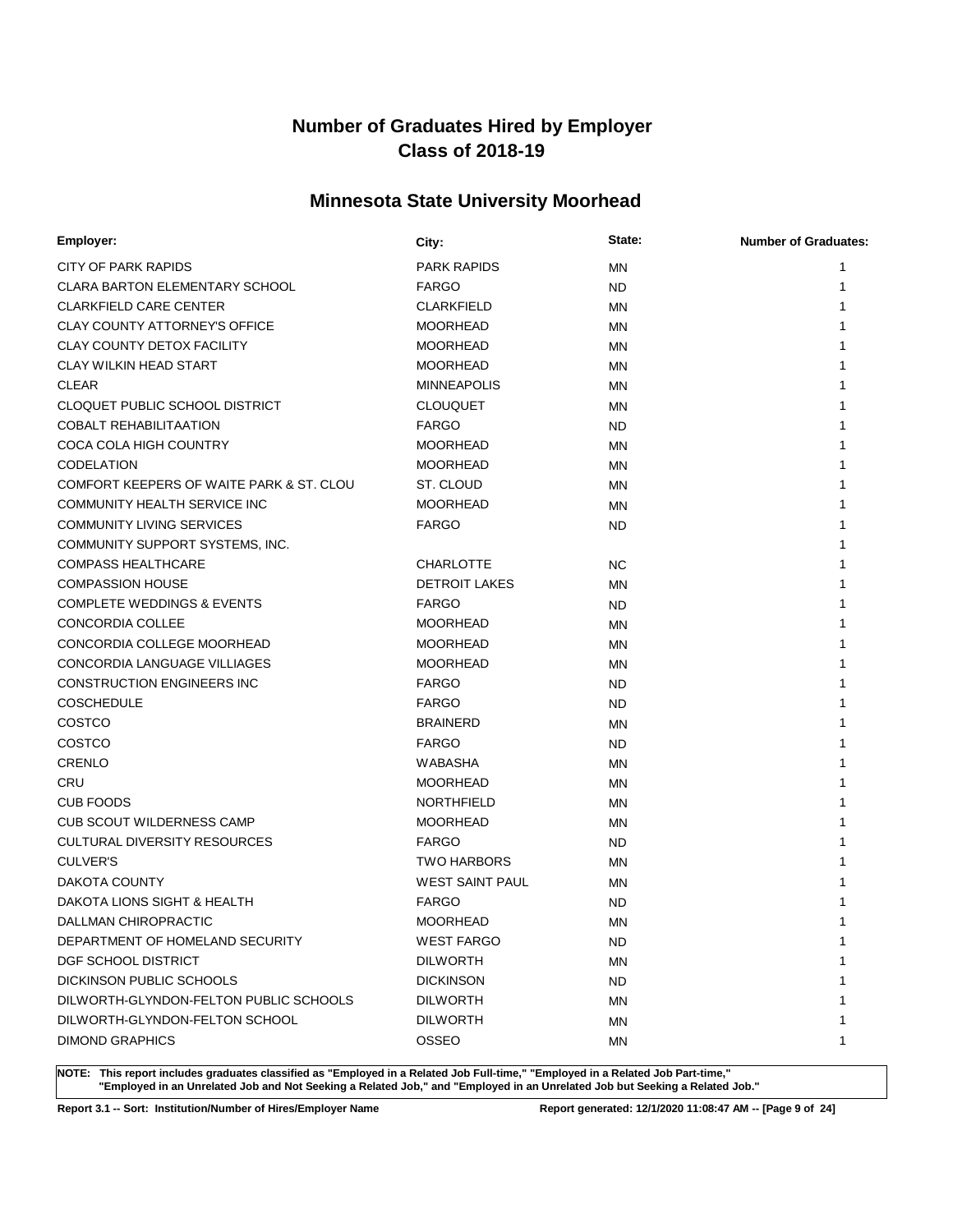## **Minnesota State University Moorhead**

| Employer:                                | City:                | State:    | <b>Number of Graduates:</b> |
|------------------------------------------|----------------------|-----------|-----------------------------|
| <b>DIRECT CARE SERVICE</b>               | <b>FARMINGTON</b>    | ΜN        | 1                           |
| DISCOVERY MIDDLE SCHOOL                  | <b>FARGO</b>         | <b>ND</b> | 1                           |
| DISCOVERY WOODS MONTESSORI SCHOOL        | <b>BRAINERD</b>      | ΜN        | 1                           |
| <b>DNR TECH</b>                          | <b>ELLENDALE</b>     | <b>ND</b> | 1                           |
| DOHERTY STAFFING SOLUTIONS               | <b>PERHAM</b>        | ΜN        | 1                           |
| <b>DON'S SEAFOOD</b>                     | <b>METAIRIE</b>      | LA        | 1                           |
| DOOLITTLES WOODFIRE GRILL                | <b>FARGO</b>         | <b>ND</b> |                             |
| DOOSAN DIGITAL INNOVATION AMERICA        | <b>WEST FARGO</b>    | <b>ND</b> |                             |
| DOROTHY DODDS ELEMENTARY                 | <b>MOORHEAD</b>      | ΜN        |                             |
| DR. B DENTRISTRY                         | <b>FARGO</b>         | <b>ND</b> |                             |
| DREKKER BREWING COMPANY                  | <b>FARGO</b>         | <b>ND</b> |                             |
| DRV STAFFING                             | <b>BRONX</b>         | <b>NY</b> | 1                           |
| <b>EAGLE BROOK CHURCH</b>                | LINO LAKES           | ΜN        | 1                           |
| EARLY EXPLORERS CHILDCARE & PRESCHOOL    | <b>MOORHEAD</b>      | ΜN        | 1                           |
| ECUMEN SERVICES INC.                     | <b>FARGO</b>         | <b>ND</b> |                             |
| ED CLAPP ELEMENTARY                      | <b>FARGO</b>         | <b>ND</b> |                             |
| EDINA PUBLIC SCHOOLS                     | <b>EDINA</b>         | ΜN        |                             |
| <b>EDWARD JONES</b>                      | <b>FARGO</b>         | <b>ND</b> |                             |
| EIDE BAILLY LLP                          | <b>FARGO</b>         | <b>ND</b> |                             |
| ELEMENTS MASSAGE AND ROSEMOUNT HS        | <b>ROSEMOUNT</b>     | ΜN        | 1                           |
| ELIM REHAB AND CARE CENTER               | <b>FARGO</b>         | <b>ND</b> | 1                           |
| <b>EMERGENCY DEPARTMENT</b>              | <b>MARSHALL</b>      | ΜN        | 1                           |
| ENCOMPASS HEALTH PHYSICAL REHAB HOSPITAL | <b>GLENDALE</b>      | AZ        | 1                           |
| <b>ENTERPRISE</b>                        | <b>FARGO</b>         | <b>ND</b> | 1                           |
| EONE SOLUTIONS                           | <b>FARGO</b>         | <b>ND</b> | 1                           |
| ERIKA RAGUSE PHOTOGRAPHY                 | <b>FARGO</b>         | <b>ND</b> | 1                           |
| <b>ESSENTIA HEALTH</b>                   | <b>DETROIT LAKES</b> | ΜN        | 1                           |
| <b>ESSENTIA HEALTH</b>                   | <b>FRAZEE</b>        | MN        | 1                           |
| EVENTIDE SENIOR LIVING COMMUNITIES       | <b>MOORHEAD</b>      | ΜN        | 1                           |
| EVOQUA WATER TECHNOLOGIES                | <b>SAINT PAUL</b>    | MN        |                             |
| <b>EXCLESIOR ELEMENTARY</b>              | <b>CLEAR SPRINGS</b> | ΜN        |                             |
| <b>EXPRESS SCRIPTS</b>                   | <b>SAINT PAUL</b>    | ΜN        |                             |
| FAIRMONT SCHOOL DISTRICT                 | <b>FAIRMONT</b>      | MN        |                             |
| FAIRVIEW HEALTH SERVICES                 | <b>BURNSVILLE</b>    | ΜN        | 1                           |
| <b>FAIRVIEW HEALTH SERVICES</b>          | <b>FOREST LAKE</b>   | ΜN        | 1                           |
| <b>FAIRVIEW HEALTH SERVICES</b>          | <b>HIBBING</b>       | <b>MN</b> | 1                           |
| <b>FAIRVIEW HEALTH SERVICES</b>          | <b>MINNEAPOLIS</b>   | ΜN        | 1                           |
| <b>FAIRVIEW HEALTH SERVICES</b>          | <b>PRINCETON</b>     | ΜN        | 1                           |
| <b>FAIRVIEW HEALTH SERVICES</b>          | <b>WYOMING</b>       | ΜN        | 1                           |
| <b>FARGO FORUM</b>                       | <b>FARGO</b>         | <b>ND</b> | 1                           |

**NOTE: This report includes graduates classified as "Employed in a Related Job Full-time," "Employed in a Related Job Part-time," "Employed in an Unrelated Job and Not Seeking a Related Job," and "Employed in an Unrelated Job but Seeking a Related Job."**

**Report 3.1 -- Sort: Institution/Number of Hires/Employer Name Report generated: 12/1/2020 11:08:47 AM -- [Page 10 of 24]**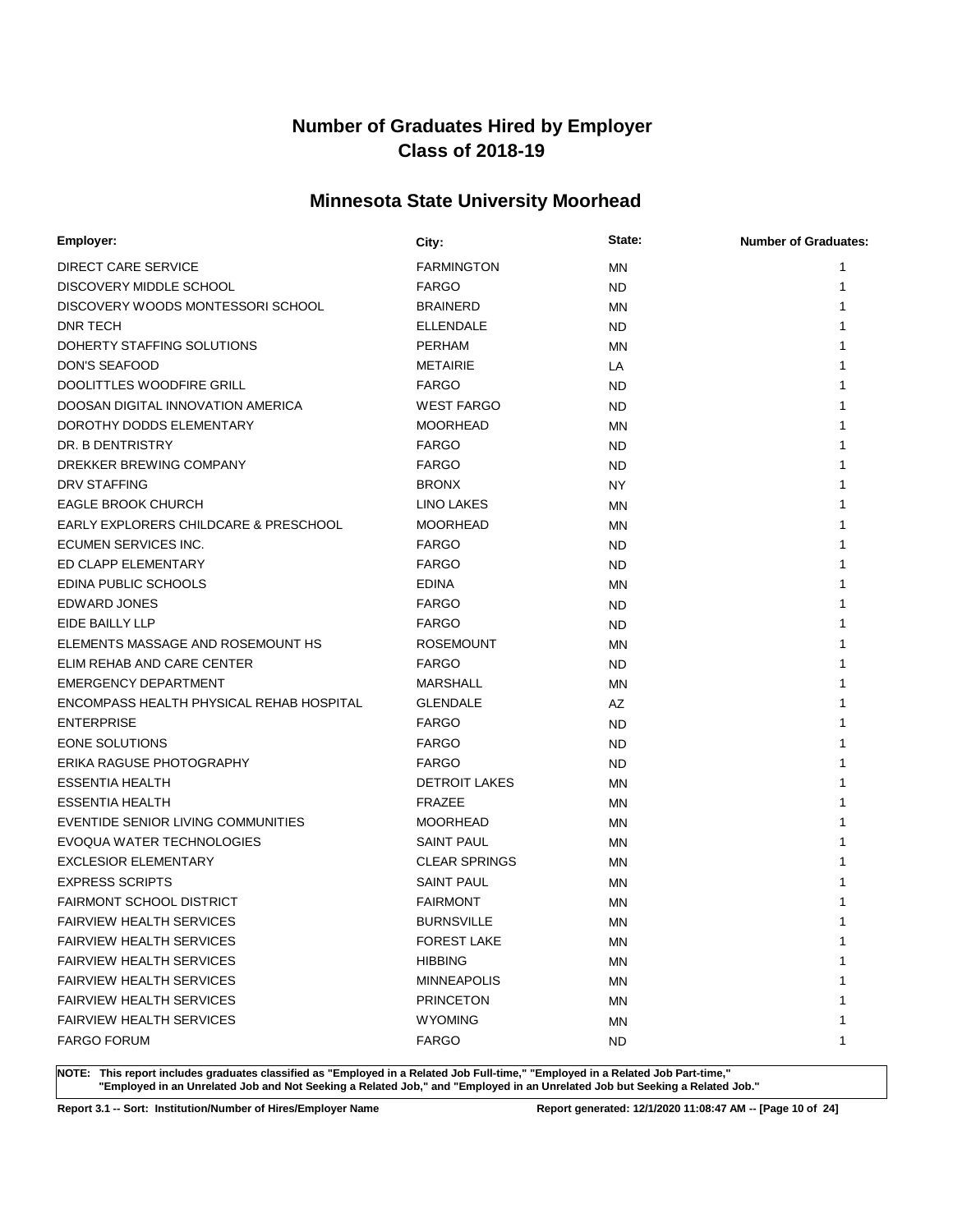## **Minnesota State University Moorhead**

| Employer:                                       | City:                 | State:    | <b>Number of Graduates:</b> |
|-------------------------------------------------|-----------------------|-----------|-----------------------------|
| <b>FARGO JET CENTER</b>                         | <b>FARGO</b>          | ND        | 1                           |
| <b>FARGO PUBLIC SCHOOLS</b>                     | <b>FAGO</b>           | ND        | 1                           |
| <b>FARGO PUBLICSCHOOLS</b>                      | <b>FARGO</b>          | <b>ND</b> | 1                           |
| <b>FARGO SOUTH</b>                              | <b>FARGO</b>          | ND        |                             |
| <b>FARGO TELEVISION STATION</b>                 | <b>FARGO</b>          | ND        |                             |
| FEDERAL RESERVE BANK OF MINNEAPOLIS             | <b>MINNEAPOLIS</b>    | ΜN        | 1                           |
| FERGUS FALLS SCHOOL DISTRICT                    | <b>FERGUS FALLS</b>   | ΜN        | 1                           |
| FERGUS FALLS SPECIAL EDUCATION COOP             | <b>FERGUS FALLS</b>   | ΜN        | 1                           |
| FINANCIAL BUSINESS SERVICES - FLEXMLS           | <b>FARGO</b>          | ND.       |                             |
| <b>FIRST STEP RECOVERY</b>                      | <b>FARGO</b>          | ND.       |                             |
| FIT BODY BOOT CAMP                              | <b>FARGO</b>          | <b>ND</b> |                             |
| FLEXIBLE STEEL INTERNATIONAL                    | <b>FARGO</b>          | ND.       |                             |
| <b>FLINT GROUP COMMUNICATIONS</b>               | <b>FARGO</b>          | <b>ND</b> |                             |
| <b>FM AMBULANCE</b>                             | <b>FARGO</b>          | <b>ND</b> |                             |
| <b>FOLEY PUBLIC SCHOOLS</b>                     | <b>MORRIS</b>         | ΜN        | 1                           |
| FOREST LAKE AREA SCHOOL DISTRICT                | <b>FOREST LAKE</b>    | ΜN        |                             |
| <b>FOREST LAKE AREA SCHOOLS</b>                 | <b>FOREST LAKE</b>    | ΜN        |                             |
| <b>FORWARD COUNSELING</b>                       | <b>MEMPHIS</b>        | ΤN        |                             |
| <b>FOSSTON PUBLIC SCHOOLS</b>                   | <b>FOSSTON</b>        | ΜN        |                             |
| <b>FRANCESCA'S</b>                              | <b>FARGO</b>          | ND        |                             |
| <b>FRASER</b>                                   | <b>MINNEAPOLIS</b>    | <b>MN</b> |                             |
| <b>FREELANCE ARTIST</b>                         | <b>WEST FARGO</b>     | ND.       | 1                           |
| <b>FREELANCE FILMMAKER</b>                      | <b>MOORHEAD</b>       | ΜN        | 1                           |
| FREELANCE VIDEOGRAPHER AND EDITOR               | <b>MINNEAPOLIS</b>    | ΜN        |                             |
| <b>FRESENIUS MEDICAL CARE</b>                   | <b>BUFFALO</b>        | ΜN        |                             |
| <b>FRIDLEY PUBLIC SCHOOLS</b>                   | <b>FRIDLEY</b>        | ΜN        |                             |
| <b>FUELED COLLECTIVE</b>                        | <b>MINNEAPOLIS</b>    | ΜN        |                             |
| <b>FULL CIRCLE PEDIATRIC SOLUTIONS</b>          | <b>NEW YORK MILLS</b> | ΜN        |                             |
| <b>GENUINE WELDING AND FABRICATION</b>          | <b>MINOT</b>          | <b>ND</b> |                             |
| <b>GFW ELEMENTARY SCHOOL</b>                    | <b>GIBBON</b>         | ΜN        |                             |
| GJESDAHL LAW P.C.                               | <b>FARGO</b>          | ND        |                             |
| <b>GLADYS RAY SHELTER AND VETERAN'S DROP-IN</b> | <b>FARGO</b>          | ND        |                             |
| <b>GLASSER IMAGES</b>                           | <b>MINNEAPOLIS</b>    | ΜN        |                             |
| <b>GLYNDON POLICE DEPARTMENT</b>                | <b>GLYNDON</b>        | <b>MN</b> | 1                           |
| <b>GOKEY IMMIGRATION LAW OFFICE</b>             | <b>FARGO</b>          | ND        | 1                           |
| <b>GOLDEN NEEDLE TATTOO STUDIO</b>              | <b>FARGO</b>          | <b>ND</b> | 1                           |
| <b>GOLDMARK PROPERTY MANAGEMENT</b>             | <b>FARGO</b>          | ND        | 1                           |
| <b>GOOD SAMARITAN SOCIETY - LARIMORE</b>        | <b>LARIMORE</b>       | ND        | 1                           |
| <b>GRACO</b>                                    | <b>MINNEAPOLIS</b>    | ΜN        | 1                           |
| <b>GRAND FORKS PUBLIC SCHOOLS</b>               | <b>GRAND FORK</b>     | ND.       | 1                           |

**NOTE: This report includes graduates classified as "Employed in a Related Job Full-time," "Employed in a Related Job Part-time," "Employed in an Unrelated Job and Not Seeking a Related Job," and "Employed in an Unrelated Job but Seeking a Related Job."**

**Report 3.1 -- Sort: Institution/Number of Hires/Employer Name Report generated: 12/1/2020 11:08:47 AM -- [Page 11 of 24]**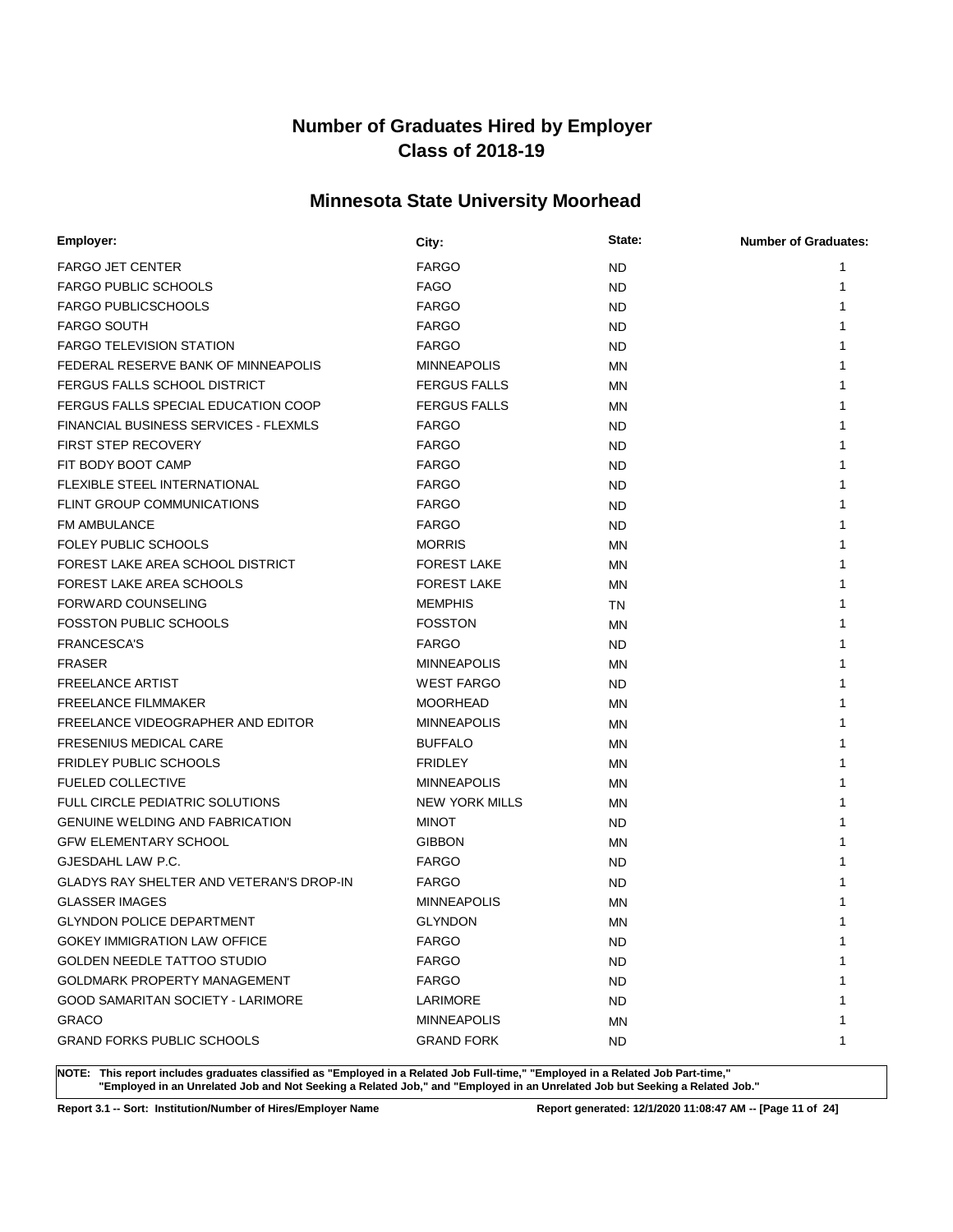## **Minnesota State University Moorhead**

| Employer:                             | City:                | State:    | <b>Number of Graduates:</b> |
|---------------------------------------|----------------------|-----------|-----------------------------|
| <b>GRAND FORKS PUBLIC SCHOOLS</b>     | <b>GRAND FORKS</b>   | <b>ND</b> | 1                           |
| <b>GRAND RAPIDS HIGH SCHOOL</b>       | <b>GRAND RAPIDS</b>  | MN        | 1                           |
| <b>GRANITE FALLS BANK</b>             | <b>GRANITE FALLS</b> | MN        | 1                           |
| <b>GRAVITY GAMING</b>                 | <b>MOORHEAD</b>      | ΜN        | 1                           |
| <b>GREAT STATES CONSTRUCTION</b>      | <b>FARGO</b>         | <b>ND</b> | 1                           |
| <b>GREEN MESQUITE BBQ &amp; MORE</b>  | <b>AUSTIN</b>        | TX        | 1                           |
| <b>GREENSTONE CONSTRUCTION</b>        | <b>SEBEKA</b>        | MN        |                             |
| <b>GREENWOOD CONNECTIONS</b>          | MENAHAGA             | MN        | 1                           |
| <b>GRYGLA PUBLIC SCHOOLS</b>          | GRYGLA               | MN        | 1                           |
| <b>GUARDIAN PEST SOLUTIONS</b>        | <b>LAKE PARK</b>     | MN        |                             |
| <b>HALLIBURTON</b>                    | <b>HOUSTON</b>       | <b>TX</b> |                             |
| <b>HANCCOCK ELEMENTARY SCHOOL</b>     | <b>HANCOCK</b>       | MN        | 1                           |
| <b>HAPPY DAYS CHILD CARE</b>          | <b>FARGO</b>         | <b>ND</b> |                             |
| <b>HATCH REALTY</b>                   | <b>FARGO</b>         | <b>ND</b> |                             |
| HAWKEYE COMMUNITY COLLEGE             | <b>WATERLOO</b>      | IA        |                             |
| <b>HAWLEY HIGH SCHOOL</b>             | <b>HAWLEY</b>        | MN        | 1                           |
| HAYFIELD COMMUNITY SCHOOLS            | <b>HAYFIELD</b>      | MN        | 1                           |
| <b>HBCS</b>                           | <b>NEW CASTLE</b>    | <b>DE</b> |                             |
| <b>HEALTHEAST</b>                     | ST. PAUL             | MN        | 1                           |
| <b>HEALTHEAST ST. JOHN'S HOSPITAL</b> | <b>MAPLEWOOD</b>     | ΜN        | 1                           |
| <b>HEAT TRANSFER WAREHOUSE</b>        | <b>FARGO</b>         | <b>ND</b> | 1                           |
| <b>HERBERGERS</b>                     |                      |           |                             |
| <b>HERMAN-NOCROSS</b>                 | <b>BARRETT</b>       | MN        |                             |
| <b>HIBBING HIGH SCHOOL</b>            | <b>HIBBING</b>       | ΜN        | 1                           |
| <b>HIBBING SCHOOLS</b>                | <b>HIBBING</b>       | MN        | 1                           |
| <b>HIGH PLAINS READER</b>             | <b>FARGO</b>         | <b>ND</b> | 1                           |
| HILL-MURRAY SCHOOL                    |                      | MN        | 1                           |
| HOLDINGFORD PUBLIC SCHOOLS            | <b>HOLDINGFORD</b>   | ΜN        | 1                           |
| <b>HOLIDAY INN</b>                    | <b>FARGO</b>         | <b>ND</b> | 1                           |
| HOME HEALTH                           | <b>DILWORTH</b>      | MN        | 1                           |
| <b>HOMEWOOD SUITE BY HILTON</b>       | <b>FARGO</b>         | <b>ND</b> |                             |
| <b>HOPE-PAGE SCHOOLS</b>              | <b>HOPE</b>          | <b>ND</b> |                             |
| HORIZON WEST MIDDLE SCHOOL MOORHEAD   | <b>MOORHEAD</b>      | <b>MN</b> | 1                           |
| <b>HORNBACHERS</b>                    | <b>MOORHEAD</b>      | MN        | 1                           |
| <b>HORNBACHERS</b>                    | <b>FARGO</b>         | <b>ND</b> | 1                           |
| HOSPICE OF RED RIVER VALLEY           | <b>FARGO</b>         | <b>ND</b> | 1                           |
| <b>HOSPITAL</b>                       | <b>BELGRADE</b>      | MN        | 1                           |
| HOSPITALITY HOUSE YOUTH DEVELOPMENT   | <b>MINNEAPOLIS</b>   | ΜN        | 1                           |
| <b>HOUSTON ENGINEERING INC</b>        | <b>FARGO</b>         | ND.       | 1                           |
| HY-VEE                                | <b>SOUIX FALLS</b>   | <b>SD</b> | 1                           |

**NOTE: This report includes graduates classified as "Employed in a Related Job Full-time," "Employed in a Related Job Part-time," "Employed in an Unrelated Job and Not Seeking a Related Job," and "Employed in an Unrelated Job but Seeking a Related Job."**

**Report 3.1 -- Sort: Institution/Number of Hires/Employer Name Report generated: 12/1/2020 11:08:47 AM -- [Page 12 of 24]**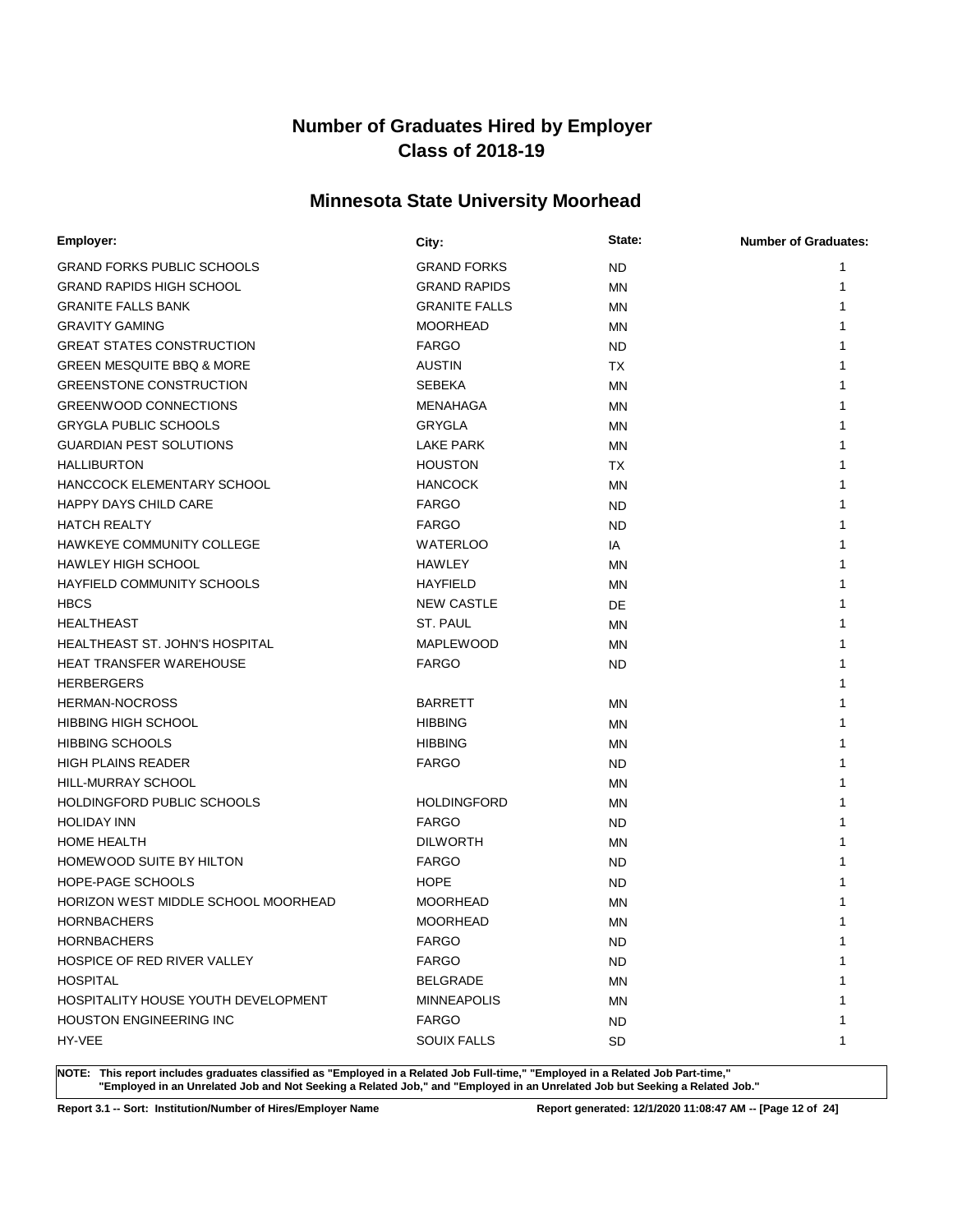## **Minnesota State University Moorhead**

| Employer:                              | City:                | State:    | <b>Number of Graduates:</b> |
|----------------------------------------|----------------------|-----------|-----------------------------|
| <b>ILLUME</b>                          | <b>MAPLE GROVE</b>   | MN        | 1                           |
| <b>INDIGITAL</b>                       | <b>ASHBY</b>         | <b>MN</b> | 1                           |
| <b>INFONERO INC.</b>                   | <b>FARGO</b>         | ND        | 1                           |
| <b>INFOSYS</b>                         | <b>NEW YORK CITY</b> | <b>NY</b> | 1                           |
| <b>INSIGHT GLOBAL</b>                  | <b>MINNEAPOLIS</b>   | MN        | 1                           |
| <b>INTEGREON MANAGED SOLUTIONS</b>     | <b>FARGO</b>         | ND        | 1                           |
| <b>INTELLIGENT INSITES</b>             | <b>FARGO</b>         | ND        |                             |
| INTERLAKE EASTERN REGIONAL HEALTH      | <b>GIMLI</b>         | MВ        |                             |
| INTERNATIONAL MARKETING SYSTEM         | <b>FARGO</b>         | ND        |                             |
| IOM - UN MIGRATION                     | <b>BISHKEK</b>       |           |                             |
| IQ ACADEMY                             | <b>FERGUS FALLS</b>  | ΜN        |                             |
| <b>ISD 31</b>                          | <b>BEMIDJI</b>       | MN        | 1                           |
| <b>ISD 32</b>                          | <b>BLACKDUCK</b>     | MN        | 1                           |
| <b>ISD 544</b>                         | <b>FERGUS FALLS</b>  | MN        | 1                           |
| <b>ISD 622</b>                         | NORTH ST. PAUL       | MN        | 1                           |
| <b>ISD 709</b>                         | <b>DULUTH</b>        | MN        | 1                           |
| JAMES RIVER SPECIAL EDUCATION COOP     | JAMESTOWN            | ND        | 1                           |
| JEFFERSON COUNTY                       |                      | CO        |                             |
| JEFFERSON ELEMENTARY                   | <b>FARIBAULT</b>     | MN        |                             |
| JEFFERSON ELEMENTARY SCHOOL            | <b>FARGO</b>         | ND        | 1                           |
| <b>JEJU SLP</b>                        | JEJU-SI              |           | 1                           |
| JOHN T JONES CONSTRUCTION              | <b>FARGO</b>         | ND        |                             |
| <b>JUSTIN DEEGAN</b>                   | <b>STANTON</b>       | ND        |                             |
| <b>KEMPS</b>                           | <b>FARGO</b>         | <b>ND</b> |                             |
| <b>KERRIS KIDS DAYCARE</b>             | <b>FARGO</b>         | <b>ND</b> | 1                           |
| <b>KERRY INGREDIENTS</b>               | <b>BELOIT</b>        | WI        |                             |
| KINDERCARE LEARNING CENTERS            | <b>BURNSVILLE</b>    | ΜN        | 1                           |
| KINDRED SCHOOL DISTRICT                | <b>KINDRED</b>       | <b>ND</b> | 1                           |
| <b>KNOD RADIO</b>                      | <b>HARLAN</b>        | IA        | 1                           |
| <b>KPMG</b>                            | <b>MINNEAPOLIS</b>   | MN        | 1                           |
| <b>KRAUS ANDERSON</b>                  | <b>CLARKS GROVE</b>  | MN        |                             |
| <b>KRINGSTAD GRAPHICS</b>              | <b>GRAND FORKS</b>   | <b>ND</b> |                             |
| <b>KSTP-TV</b>                         | <b>MAPLEWOOD</b>     | <b>MN</b> |                             |
| KUSTOM KONCEPTS GRAPHIS & DESIGN       | <b>MOORHEAD</b>      | MN        | 1                           |
| LA FITNESS ST PAUL                     | <b>ST PAUL</b>       | ΜN        | 1                           |
| LAKE BENTON PUBLIC SCHOOLS             | <b>LAKE BENTON</b>   | <b>MN</b> | 1                           |
| LAKE PARK AUDUBON ELEMENTARY SCHOOL    | <b>AUDUBON</b>       | ΜN        | 1                           |
| LAKE PARK AUDUBON PUBLIC SCHOOL        | <b>AUDUBON</b>       | MN        | 1                           |
| LAKE PARK AUDUBON SCHOOL DISTRICT 2889 | LAKE PARK            | ΜN        | 1                           |
| LAKE REGION HEALTHCARE                 | <b>FERGUS FALLS</b>  | ΜN        | 1                           |

**NOTE: This report includes graduates classified as "Employed in a Related Job Full-time," "Employed in a Related Job Part-time," "Employed in an Unrelated Job and Not Seeking a Related Job," and "Employed in an Unrelated Job but Seeking a Related Job."**

**Report 3.1 -- Sort: Institution/Number of Hires/Employer Name Report generated: 12/1/2020 11:08:47 AM -- [Page 13 of 24]**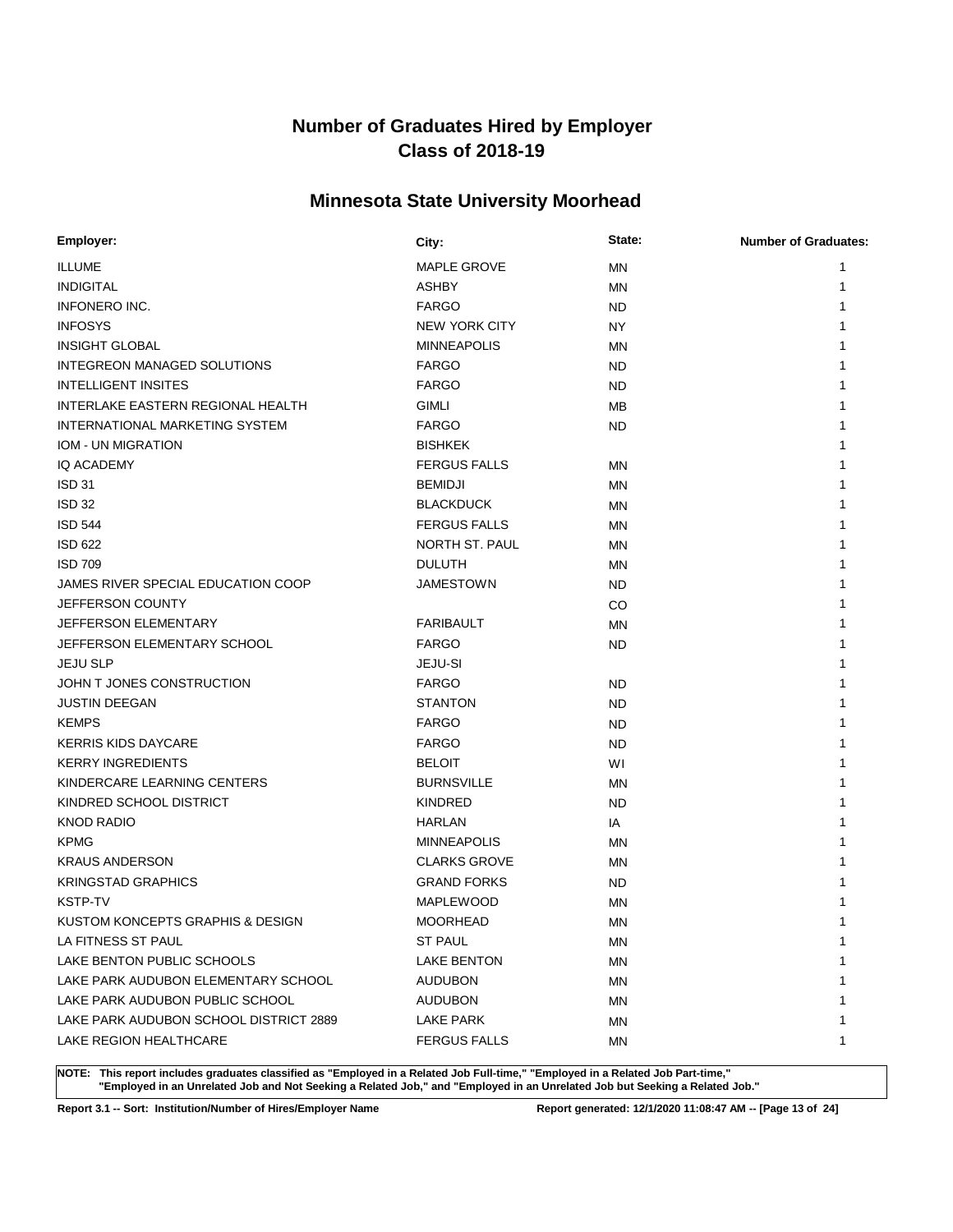## **Minnesota State University Moorhead**

| Employer:                                | City:                   | State:    | <b>Number of Graduates:</b> |
|------------------------------------------|-------------------------|-----------|-----------------------------|
| LAKE REGION HEALTHCARE CANCER CARE & RES | <b>FERGUS FALLS</b>     | <b>MN</b> | 1                           |
| <b>LAKE SHIRTS</b>                       | <b>DETROIT LAKES</b>    | ΜN        | 1                           |
| LAKES COUNTRY SERVICE COOPERATIVE (LCSC) | <b>FERGUS FALLS</b>     | MN        | 1                           |
| <b>LAKES COUNTY ACADEMY</b>              | <b>ROTHSAY</b>          | ΜN        | 1                           |
| LARAMIE INTERFAITH                       | LARAMIE                 | <b>WY</b> | 1                           |
| LB CARLSON, LLP                          | <b>FARGO</b>            | ND        | 1                           |
| LEEDSTONE, INC.                          | <b>MELROSE</b>          | MN        | 1                           |
| <b>LEGACY CHILDREN'S CENTER</b>          | <b>FARGO</b>            | ND        |                             |
| LEGACY CHILDREN'S FOUNDATION             | <b>FARGO</b>            | <b>ND</b> |                             |
| LEGAL SERVICES OF NORTHWEST MINNESOTA    | <b>MINNEAPOLIS</b>      | MN        |                             |
| LEGENDARY CAPITAL                        | <b>MOORHEAD</b>         | MN        | 1                           |
| LEISURELAND RV                           | <b>EAST GRAND FORKS</b> | MN        | 1                           |
| <b>LENSCRAFTERS</b>                      | <b>FARGO</b>            | <b>ND</b> | 1                           |
| <b>LEONA GROUP</b>                       | YOUNGTOWN               | AZ        |                             |
| LIFE SKILLS AND TRANSITION CENTER        | <b>GRAFTON</b>          | ND.       |                             |
| LIGHT CONSULTING & COACHING              | <b>FARGO</b>            | <b>ND</b> |                             |
| LIMELIFE BY ALCONE                       | <b>FARGO</b>            | <b>ND</b> |                             |
| LINCOLN HIGH SCHOOL                      | THIEF RIVER FALLS       | MN        |                             |
| LINK <sub>12</sub>                       | LAKEVILLE               | MN        |                             |
| LITTLE DISCOVERIES                       | <b>MOORHEAD</b>         | MN        |                             |
| LITTLE FALLS COMMUNITY SCHOOL            | LITTLE FALLS            | MN        |                             |
| LITTLE FALLS COMMUNITY SCHOOLS           | LITTLE FALLS            | MN        |                             |
| LITTLE FALLS ISD 482                     | LITTLE FALLS            | MN        |                             |
| LITTLE FALLS SCHOOL DISTRICT             | LITTLE FALLS            | MN        |                             |
| <b>LOANDEPOT</b>                         | <b>MOORHEAD</b>         | MN        |                             |
| <b>LOGIC PD</b>                          | <b>MINNEAPOLIS</b>      | MN        |                             |
| LONGFELLOW ELEM SCHOOL                   | <b>FARGO</b>            | ND.       | 1                           |
| LUNDA CONSTRUCTION COMPANY               | ST. PAUL                | ΜN        |                             |
| LUNDS & BYERLYS                          | ST. PAUL                | MN        |                             |
| LUTHERAN SOCIAL SERVICES OF NORTH DAKOTA | <b>FARGO</b>            | ND.       |                             |
| LUTHERN SOCIAL SERVICES                  | <b>FARGO</b>            | ND        |                             |
| <b>LVC COMPANIES</b>                     | <b>FARGO</b>            | <b>ND</b> |                             |
| M HEALTH FAIRVIEW                        |                         |           |                             |
| MAHNOMEN COUNTY HUMAN SERVICES           | <b>MAHNOMEN</b>         | ΜN        |                             |
| MANDAN PUBLIC SCHOOL DISTRICT            | <b>MANDAN</b>           | <b>ND</b> | 1                           |
| MANKATO AREA PUBLIC SCHOOLS              | <b>MANKATO</b>          | MN        | 1                           |
| <b>MANKATO WEST SENIOR HIGH SCHOOL</b>   | <b>MANKATO</b>          | ΜN        | 1                           |
| MARK SAND AND GRAVEL                     | <b>FARGO</b>            | ND        | 1                           |
| MARKS, AN SGSCO COMPANY                  | <b>MINNEAPOLIS</b>      | MN        | 1                           |
| MARVIN WINDOWS                           | <b>FARGO</b>            | ND        | 1                           |

**NOTE: This report includes graduates classified as "Employed in a Related Job Full-time," "Employed in a Related Job Part-time," "Employed in an Unrelated Job and Not Seeking a Related Job," and "Employed in an Unrelated Job but Seeking a Related Job."**

**Report 3.1 -- Sort: Institution/Number of Hires/Employer Name Report generated: 12/1/2020 11:08:47 AM -- [Page 14 of 24]**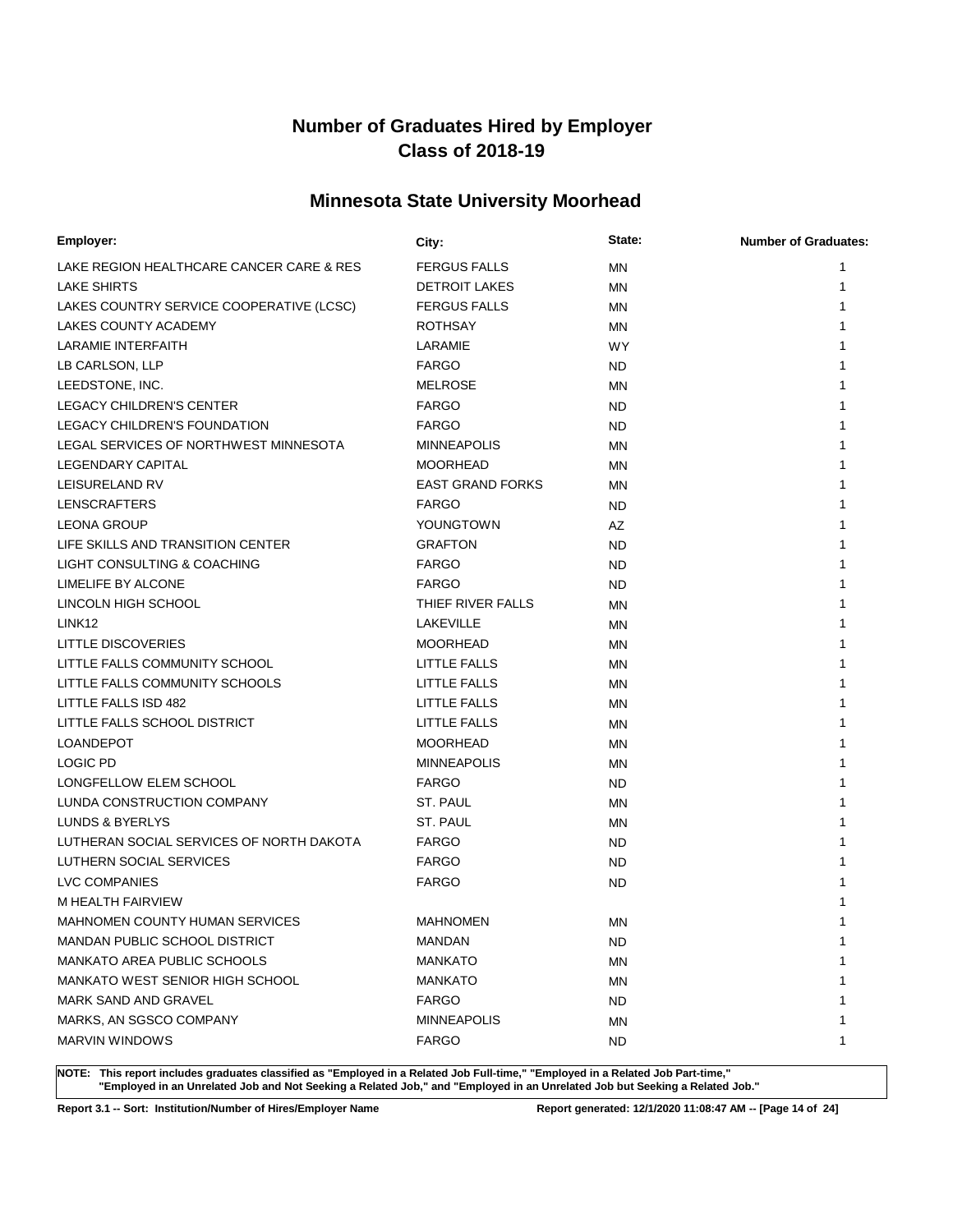## **Minnesota State University Moorhead**

| Employer:                                | City:                | State:    | <b>Number of Graduates:</b> |
|------------------------------------------|----------------------|-----------|-----------------------------|
| <b>MASLON LLP</b>                        | <b>MINNEAPOLIS</b>   | <b>MN</b> | 1                           |
| MATHNASIUM                               | <b>FARGO</b>         | <b>ND</b> |                             |
| <b>MAYO CLINC</b>                        | <b>ROCHESTER</b>     | ΜN        |                             |
| MAYO CLINIC COLLEGE OF MEDICINE & SCIENC | <b>ROCHESTER</b>     | ΜN        |                             |
| MAYO CLINIC HEALTH SYSTEM (NP HOSPITAL)  | <b>NEW PRAGUE</b>    | ΜN        |                             |
| MCCRAY HIGH SCHOOL                       | <b>CLARA CITY</b>    | ΜN        |                             |
| MCCRAY PUBLIC SCHOOLS                    | ST. CLOUD            | ΜN        |                             |
| MCDONALD'S                               | <b>FARGO</b>         | ND.       |                             |
| MCGOUGH CONSTRUCTION                     | <b>SAINT PAUL</b>    | <b>MN</b> |                             |
| <b>MCGREGOR ISD</b>                      | <b>MCGREGOR</b>      | ΜN        |                             |
| MCINTOSH SCHOOL DISTRICT 15-1            | <b>MCINTOSH</b>      | <b>SD</b> |                             |
| <b>MEDIAOCEAN</b>                        | <b>NEW YORK CITY</b> | NY        |                             |
| <b>MEDTRONIC</b>                         |                      | <b>MN</b> |                             |
| MELROSE AREA PUBLIC SCHOOLS              | <b>MELROSE</b>       | ΜN        |                             |
| MELROSE PUBLIC SCHOOLS                   | <b>MELROSE</b>       | ΜN        |                             |
| <b>MENAHGA PUBLIC SCHOOL</b>             | MENAHGA              | ΜN        |                             |
| MENAHGA PUBLIC SCHOOLS                   | <b>MENAHGA</b>       | ΜN        |                             |
| <b>MENARDS</b>                           |                      |           |                             |
| <b>MENARDS</b>                           | <b>MOORHEAD</b>      | ΜN        |                             |
| <b>MENARDS</b>                           | <b>FARGO</b>         | ND.       |                             |
| <b>MERIDIAN SERVICES</b>                 | <b>GOLDEN VALLEY</b> | <b>MN</b> |                             |
| <b>MERIDIAN SERVICES</b>                 | <b>HOPKINS</b>       | ΜN        |                             |
| <b>MIDKOTA PUBLIC SCHOOL</b>             | <b>BINFORD</b>       | ND.       |                             |
| MIDWEST MOVING COMPANY                   | <b>FARGO</b>         | <b>ND</b> |                             |
| MILLE LACS HEALTH SYSTEM                 | <b>MILLE LACS</b>    | ΜN        |                             |
| <b>MILLS MARKETING</b>                   | <b>DES MOINES</b>    | IA        |                             |
| MILWAUKEE SCHOOL DISTRICT                | <b>MILWAUKEE</b>     | WI        |                             |
| <b>MIND SHIFT</b>                        | <b>MOORHEAD</b>      | ΜN        |                             |
| MINNEAPOLIS VA MEDICAL CENTER            | <b>MINNEAPOLIS</b>   | <b>MN</b> |                             |
| MINNESOTA DEPARTMENT OF CORRECTIONS      | <b>MOORHEAD</b>      | ΜN        |                             |
| MINNESOTA ELKS YOUTH CAMP                | <b>COLD SPRINGS</b>  | ΜN        |                             |
| MINNESOTA FARMERS UNION                  | <b>MOORHEAD</b>      | ΜN        |                             |
| MINNESOTA GREENCORPS                     | <b>FERGUS FALLS</b>  | <b>MN</b> |                             |
| MINNESOTA JUDICIAL COURT                 | <b>FERGUS FALLS</b>  | ΜN        | 1                           |
| MINNESOTA SCHOOL OF COSMETOLOGY          | <b>WOODBURY</b>      | ΜN        | 1                           |
| MINNESOTA STATE COMMUNITY AND TECHNICAL  | <b>DETROIT LAKES</b> | ΜN        | 1                           |
| MINNESOTA STATE CTC                      | <b>DETROIT LAKES</b> | ΜN        | 1                           |
| MINNESOTA WEST COMMUNITY AND TECHNICAL   | <b>GRANITE FALLS</b> | ΜN        | 1                           |
| MINNEWASKA AREA SCHOOLS                  | <b>GLENWOOD</b>      | ΜN        | 1                           |
| MINOT PUBLIC SCHOOL                      | <b>MINOT AFB</b>     | ND.       | 1                           |
|                                          |                      |           |                             |

**NOTE: This report includes graduates classified as "Employed in a Related Job Full-time," "Employed in a Related Job Part-time," "Employed in an Unrelated Job and Not Seeking a Related Job," and "Employed in an Unrelated Job but Seeking a Related Job."**

**Report 3.1 -- Sort: Institution/Number of Hires/Employer Name Report generated: 12/1/2020 11:08:47 AM -- [Page 15 of 24]**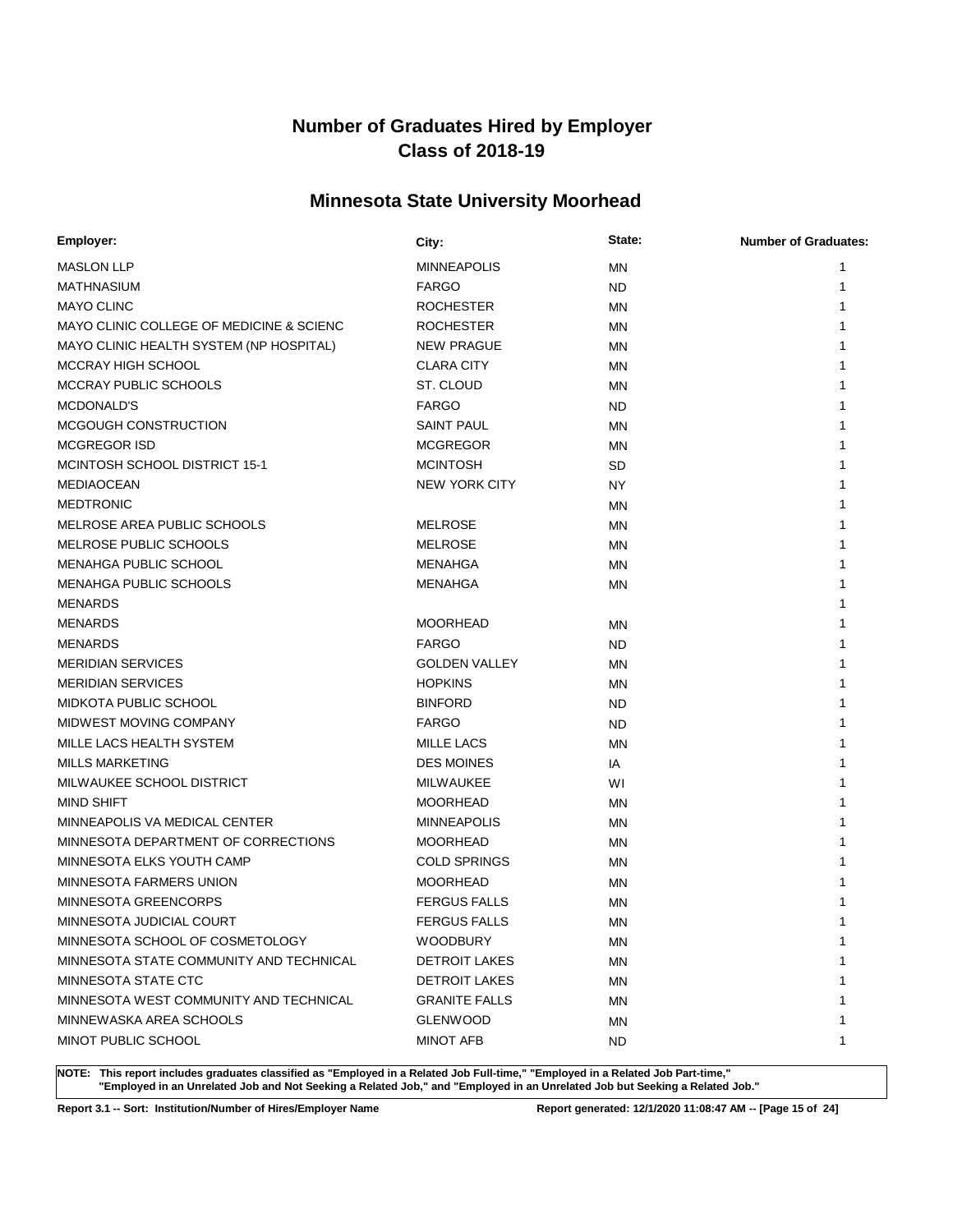## **Minnesota State University Moorhead**

| <b>Employer:</b>                         | City:                | State:    | <b>Number of Graduates:</b> |
|------------------------------------------|----------------------|-----------|-----------------------------|
| MINOT PUBLIC SCHOOLS                     | <b>MINOT</b>         | <b>ND</b> | 1                           |
| <b>MINOT STATE UNIVERSITY</b>            | <b>MINOT</b>         | <b>ND</b> | 1                           |
| MINTO PUBLIC SCHOOL                      | <b>MINTO</b>         | <b>ND</b> |                             |
| <b>MISSION ROCK RESIDENTAL</b>           | <b>DENVER</b>        | CO        |                             |
| MISSOULA DEVELOPMENTAL SERVICE CORP.     | <b>MISSOULA</b>      | МT        |                             |
| <b>MOJO FIT STUDIOS</b>                  | <b>FARGO</b>         | <b>ND</b> | 1                           |
| MOORHEAD AREA PUBLIC SCHOOLS             | <b>MOORHEAD</b>      | ΜN        | 1                           |
| MOORHEAD COMMUNITY ACCESS MEDIA          | <b>MOORHEAD</b>      | ΜN        | 1                           |
| MOORHEAD PUBLIC SCHOOLS AREA             | <b>MOORHEAD</b>      | ΜN        |                             |
| MORRIS AREA SCHOOL DISTRICT              | <b>MORRIS</b>        | ΜN        |                             |
| <b>MORRISON SUND PLLC</b>                | <b>MAPLE GROVE</b>   | MN        |                             |
| MOUNDS VIEW PUBLIC SCHOOLS               | <b>SHOREVIEW</b>     | ΜN        |                             |
| <b>MSUM GRAD ASSISTANTS</b>              | <b>MOORHEAD</b>      | <b>MN</b> |                             |
| MSUM SPEECH CLINIC                       | <b>MOORHEAD</b>      | ΜN        |                             |
| <b>MSUM WRITTING CENTER</b>              | <b>MOORHEAD</b>      | ΜN        |                             |
| MT. OLIVET ROLLING ACRES                 | CHANHASSAN           | ΜN        |                             |
| MULTITECHNICAL PUBLICATION SERVICES      | <b>MOORHEAD</b>      | ΜN        |                             |
| MUSICOLOGY SCHOOL OF MUSIC               | <b>MADISON</b>       | AL        |                             |
| <b>NANNY</b>                             | ALEXANDRIA           | ΜN        |                             |
| <b>NDGI</b>                              | <b>FARGO</b>         | ND        |                             |
| NE METRO INTERMEDIATE 916 SCHOOL DISTRIC | LITTLE CANADA        | <b>MN</b> | 1                           |
| <b>NET MINISTRIES</b>                    | <b>WEST ST. PAUL</b> | ΜN        | 1                           |
| <b>NEW LIFE CENTER</b>                   | <b>FARGO</b>         | <b>ND</b> |                             |
| NEW PRAGUE AREA SCHOOLS                  | <b>NEW PRAGUE</b>    | ΜN        |                             |
| <b>NHS</b>                               | <b>FARGO</b>         | <b>ND</b> |                             |
| NICKEL BRANDING                          | <b>FARGO</b>         | <b>ND</b> |                             |
| NICOLLET PUBLIC SCHOOLS                  | <b>NICOLLET</b>      | MN        |                             |
| NOCTURNAL RESOURCES                      | <b>FARGO</b>         | ND.       |                             |
| <b>NODAK INSURANCE</b>                   | <b>FARGO</b>         | <b>ND</b> |                             |
| NORIDIAN HEALTHCARE SOLUTIONS, LLC       | <b>FARGO</b>         | <b>ND</b> |                             |
| NORMAN COUNTY EAST SCHOOLS               | ULEN                 | ΜN        |                             |
| NORMAN COUNTY WEST ELEMENTARY            | <b>HENDRUM</b>       | ΜN        |                             |
| NORMAN COUTY EAST SCHOOL                 | TWIN VALLEY          | MN        |                             |
| NORMANDALE HILLS ELEMENTARY              | <b>BLOOMINGTON</b>   | ΜN        | 1                           |
| NORTH BORDER HIGH SCHOOL                 | <b>PEMBINA</b>       | ND        | 1                           |
| NORTH DAKOTA AUTISM CENTER, INC.         | <b>FARGO</b>         | ND.       | 1                           |
| NORTH DAKOTA AUTISM CENTER, INC.         | <b>WEST FARGO</b>    | ND        | 1                           |
| NORTH DAKOTA SECURITIES DEPARTMENT       | <b>BISMARCK</b>      | ND        | 1                           |
| NORTH DAKOTA STATE AUDITOR'S OFFICE      | <b>FARGO</b>         | ND        | 1                           |
| NORTH MEMORIAL HEALTH                    | <b>MINNEAPOLIS</b>   | ΜN        | 1                           |

**NOTE: This report includes graduates classified as "Employed in a Related Job Full-time," "Employed in a Related Job Part-time," "Employed in an Unrelated Job and Not Seeking a Related Job," and "Employed in an Unrelated Job but Seeking a Related Job."**

**Report 3.1 -- Sort: Institution/Number of Hires/Employer Name Report generated: 12/1/2020 11:08:47 AM -- [Page 16 of 24]**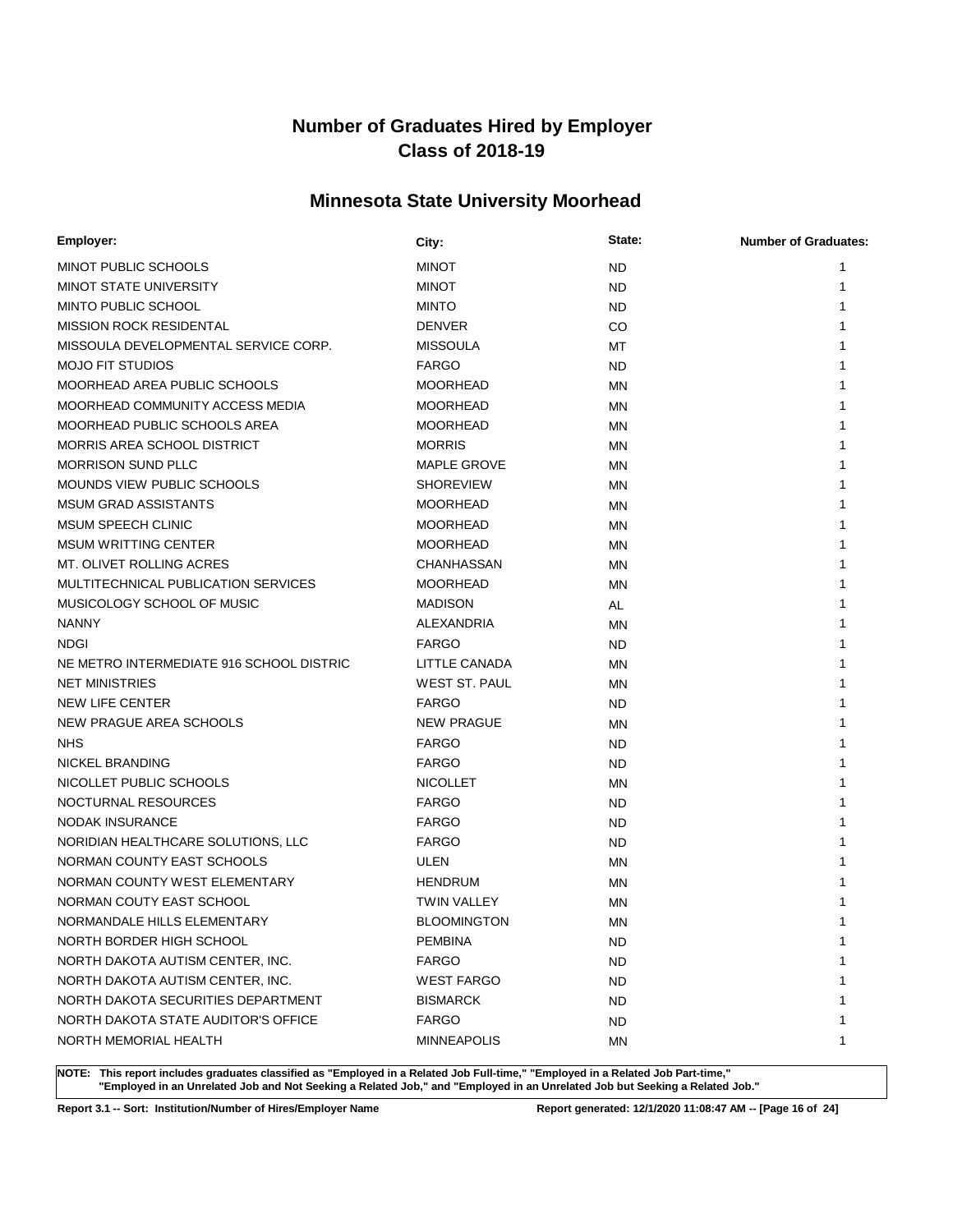## **Minnesota State University Moorhead**

| Employer:                               | City:                  | State:    | <b>Number of Graduates:</b> |
|-----------------------------------------|------------------------|-----------|-----------------------------|
| NORTH SHORE COMMUNITY SCHOOL            | <b>DULUTH</b>          | ΜN        | 1                           |
| NORTHLAND COMMUNITY & TECHNICAL COLLEGE | <b>GRAND FORKS</b>     | <b>ND</b> | 1                           |
| NORTHWAY ACADEMY SARTELL                | <b>SARTELL</b>         | ΜN        | 1                           |
| NORTHWESTERN MUTUAL                     | <b>FORT COLLINS</b>    | CO        | 1                           |
| NOVA-TECH ENGINEERING                   | <b>WILLMAR</b>         | ΜN        | 1                           |
| OFFICE OF U.S. SENATOR HEIDI HEITKAMP   | <b>FARGO</b>           | <b>ND</b> | 1                           |
| O'KEEFE O'BRIEN LYSON FOSS              | <b>FARGO</b>           |           | 1                           |
| <b>OLIVE GARDEN</b>                     | <b>FARGO</b>           | <b>ND</b> | 1                           |
| OLSON OIL CO                            | <b>SAINT THOMAS</b>    | ND        | 1                           |
| <b>OPGO MARKETING</b>                   | <b>FARGO</b>           | <b>ND</b> | 1                           |
| OPPORTUNITY BANK OF MONTANA             | <b>BOZEMAN</b>         | МT        | 1                           |
| <b>OPTUM</b>                            | <b>EDEN PRAIRIE</b>    | ΜN        | 1                           |
| ORANGETHEORY FITNESS                    | <b>GRAND FORKS</b>     | ND.       | 1                           |
| ORTONVILLE PUBLIC SCHOOL                | ORTONVILLE             | ΜN        | 1                           |
| OSSEO AREA SCHOOL DISTRICT 279          | <b>OSSEO</b>           | ΜN        |                             |
| OSSEO AREA SCHOOLS                      | OSSEO                  | <b>MN</b> |                             |
| OTHSAY PUBLIC SCHOOLS                   | <b>ROTHSAY</b>         | MN        |                             |
| OTTER TAIL TELCOM                       | <b>ASHBY</b>           | <b>MN</b> | 1                           |
| <b>OWATONNA SENIOR HIGH SCHOOL</b>      | <b>OWATONNA</b>        | ΜN        |                             |
| PARK CHRISTIAN SCHOOL                   | <b>MOORHEAD</b>        | ΜN        | 1                           |
| PARK NICOLLET HEALTH SERVICES           | <b>MINNEAPOLIS</b>     | ΜN        |                             |
| PARK NICOLLET METHODIST HOSPITAL        | <b>ST LOUIS PARK</b>   | ΜN        | 1                           |
| PARK RAPIDS AREA SCHOOLS ISD #309       | <b>PARK RAPIDS</b>     | ΜN        |                             |
| PARKERS PRAIRIE ELEMENTARY              | <b>PARKERS PRAIRIE</b> | ΜN        | 1                           |
| <b>PARKERS PRAIRIE PUBLIC SCHOOLS</b>   | <b>PARKERS PRAIRIE</b> | ΜN        | 1                           |
| PATTEN ACADEMY OF CHRISTION             | <b>SAN FRANCISCO</b>   | СA        | 1                           |
| PEACE CORPS                             |                        |           |                             |
| PEDIATRIC THERAPY                       | <b>CHICAGO</b>         | IL.       |                             |
| PEDIATRIC THERAPY PARTNERS              | <b>FARGO</b>           | ND.       |                             |
| PELICAN LANDING                         | <b>DETROIT LAKES</b>   | ΜN        |                             |
| PELICAN PETE BODY SHOP & TOWING INC.    | <b>MOORHEAD</b>        | ΜN        |                             |
| PEMBERTON LAW, P.L.L.P.                 | <b>FERGUS FALLS</b>    | ΜN        |                             |
| PEMBERTON LAW, PLLP                     |                        |           |                             |
| PEQUOT LAKES SCHOOL DISTRICT            | <b>PEQUOT LAKES</b>    | MN        | 1                           |
| <b>PERFICIENT</b>                       | <b>FARGO</b>           | ND        | 1                           |
| PERHAM PUBLIC SCHOOLS                   | <b>PERHAM</b>          | MN        | 1                           |
| PERHAM-DENT PUBLIC SCHOOLS              | <b>PERHAM</b>          | <b>MN</b> | 1                           |
| PHASER MARKETING                        | <b>FARGO</b>           | ND        | 1                           |
| PHILLIPS EYE INSTITUTE                  | <b>MINNEAPLIS</b>      | ΜN        | 1                           |
| PHYSIOTHERAPY ASSOCIATES INC            | <b>VIRGINIA BEACH</b>  | VA        | 1                           |

**NOTE: This report includes graduates classified as "Employed in a Related Job Full-time," "Employed in a Related Job Part-time," "Employed in an Unrelated Job and Not Seeking a Related Job," and "Employed in an Unrelated Job but Seeking a Related Job."**

**Report 3.1 -- Sort: Institution/Number of Hires/Employer Name Report generated: 12/1/2020 11:08:47 AM -- [Page 17 of 24]**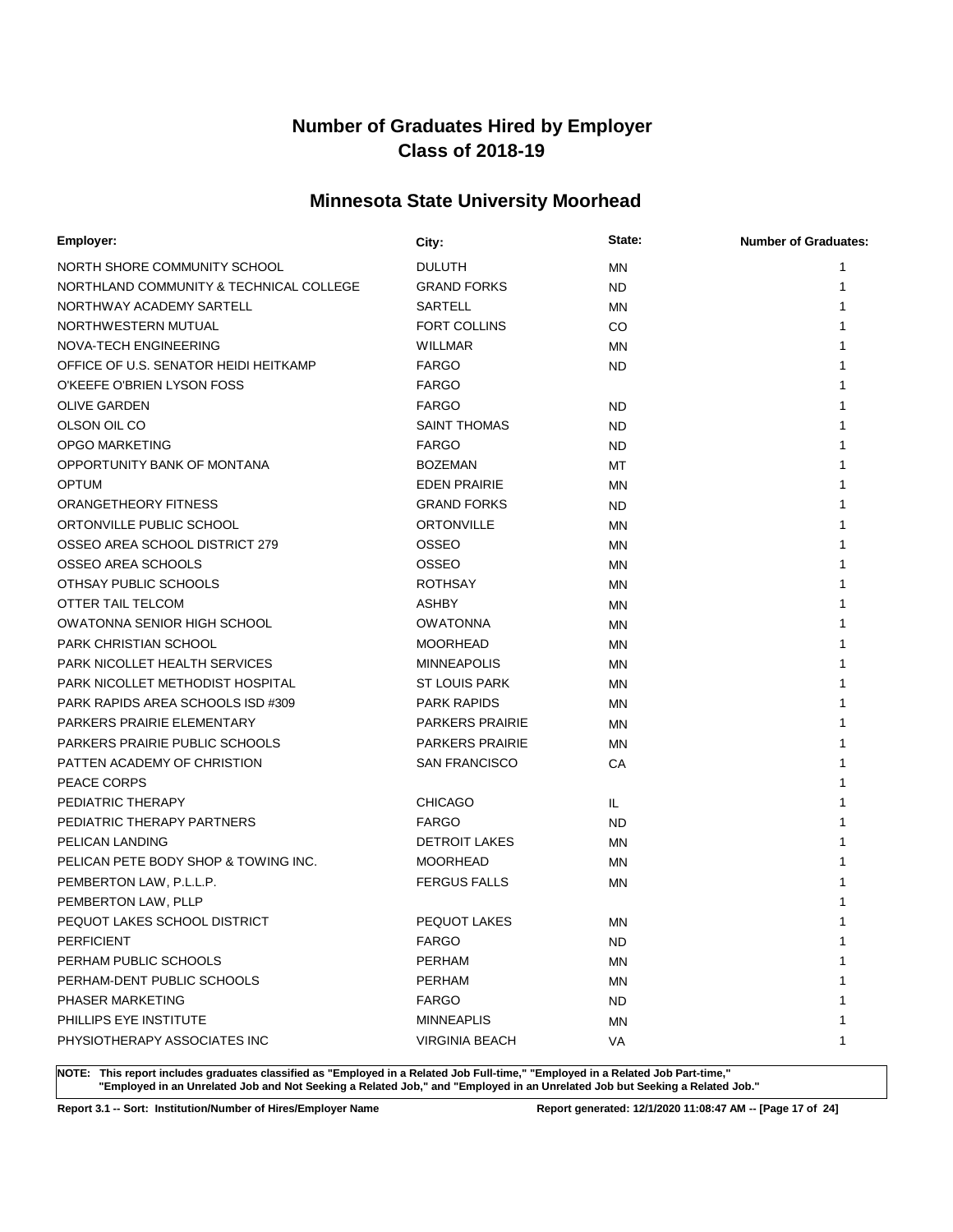## **Minnesota State University Moorhead**

| Employer:                                | City:               | State:    | <b>Number of Graduates:</b> |
|------------------------------------------|---------------------|-----------|-----------------------------|
| PINNACLE COMMUNICATIONS                  | <b>FARGO</b>        | ND.       | 1                           |
| PIONEER ELEMENTARY SCHOOL                |                     |           | 1                           |
| PIONEER RIDGE MIDDLE SCHOOL              | <b>CHASKA</b>       | ΜN        | 1                           |
| <b>PLANET FITNESS</b>                    | <b>FARGO</b>        | ND.       |                             |
| POLK COUNTY SHERIFF'S OFFICE             | <b>CROOKSTON</b>    | <b>MN</b> |                             |
| POWERPLAY DJ                             | <b>MOORHEAD</b>     | ΜN        |                             |
| PREMIER ELECTRICAL CORPORATION           | <b>MINNEAPOLIS</b>  | ΜN        | 1                           |
| PRESBYTERIAN HOMES AND SERVICES          | <b>MINNEAPOLIS</b>  | ΜN        | 1                           |
| PRESBYTERIAN HOMES AND SERVICES          | <b>ROSEVILLE</b>    | ΜN        |                             |
| PRESBYTERIAN HOMES AND SERVICES          | <b>NEW RICHMAND</b> | WI        |                             |
| PROCTOR PUBLIC SCHOOLS                   | <b>DULUTH</b>       | ΜN        |                             |
| PUBLIC HEALTH                            | <b>FARGO</b>        | ND.       |                             |
| PUTNAM COUNTY SCHOOLS                    | PALATKA             | FL        |                             |
| <b>QUEST GLOBAL</b>                      | <b>BURNSVILLE</b>   | <b>MN</b> |                             |
| QUINCY UNIVERSITY                        | <b>QUINCY</b>       | IL.       | 1                           |
| QUOTABLE KIDS SPEECH & LANGUAGE CLINIC   | THIEF RIVER FALLS   | <b>MN</b> | 1                           |
| <b>RADISSON</b>                          | <b>MINNETONKA</b>   | ΜN        | 1                           |
| RAMADA                                   | <b>FARGO</b>        | ND        | 1                           |
| <b>RASMUSSEN COLLEGE</b>                 | <b>FARGO</b>        | <b>ND</b> | 1                           |
| <b>RE/MAX RESULTS</b>                    | <b>MEDINA</b>       | <b>MN</b> | 1                           |
| <b>RED CIRCLE</b>                        | <b>MINNEAPOLIS</b>  | ΜN        | 1                           |
| <b>RED DOOR PEDIATRIC THERAPY</b>        | <b>BISMARCK</b>     | ND.       | 1                           |
| RED LAKE COUNTY CENTRAL SCHOOLS          | <b>OKLE</b>         | ΜN        | 1                           |
| RED LAKE PUBLIC SCHOOL DIST              | <b>RED LAKE</b>     | ΜN        | 1                           |
| RED RIVER REGIONAL DISPATCH CENTER       | <b>FARGO</b>        | ND.       | 1                           |
| RED WING HEALTH CENTER                   | <b>MINNEAPOLIS</b>  | ΜN        | 1                           |
| REDWOOD AREA SCHOOL DISTRICT             | REDWOOD FALLS       | ΜN        | 1                           |
| <b>REGIONS HOSPITAL</b>                  | <b>FOREST LAKE</b>  | ΜN        | 1                           |
| <b>REGIONS HOSPITAL</b>                  | <b>MINNEAPOLIS</b>  | ΜN        | 1                           |
| <b>REGIONS HOSPITAL</b>                  | <b>SAINT PAUL</b>   | ΜN        | 1                           |
| RENVILLE COUNTY WEST PUBLIC SCHOOLS - IS | <b>RENVILLE</b>     | ΜN        | 1                           |
| RENVILLE COUNTY WEST SCHOOLS             | <b>RENVILLE</b>     | ΜN        |                             |
| RHINO STAGING & EVENT SOLUTIONS          | <b>HENDERSON</b>    | NV        |                             |
| RICHLAND COUNTY SOCIAL SERVICES          | <b>WAHPETON</b>     | <b>ND</b> | 1                           |
| RIDGEVIEW MEDICAL CENTER                 | <b>WACONIA</b>      | ΜN        | 1                           |
| RIDGEWATER COLLEGE                       | <b>HUTCHINSON</b>   | ΜN        | 1                           |
| RITE - RETAIL INFORMATION TECHNOLOGY ENT | <b>BECKER</b>       | ΜN        | 1                           |
| RIVER BEND EDUCATION DISTRICT            | <b>NEW ULM</b>      | ΜN        | 1                           |
| <b>RIVERPOINTE</b>                       | <b>MOORHEAD</b>     | ΜN        | 1                           |
| RIVERVIEW, LLP                           | <b>FARGO</b>        | ND.       | 1                           |

**NOTE: This report includes graduates classified as "Employed in a Related Job Full-time," "Employed in a Related Job Part-time," "Employed in an Unrelated Job and Not Seeking a Related Job," and "Employed in an Unrelated Job but Seeking a Related Job."**

**Report 3.1 -- Sort: Institution/Number of Hires/Employer Name Report generated: 12/1/2020 11:08:47 AM -- [Page 18 of 24]**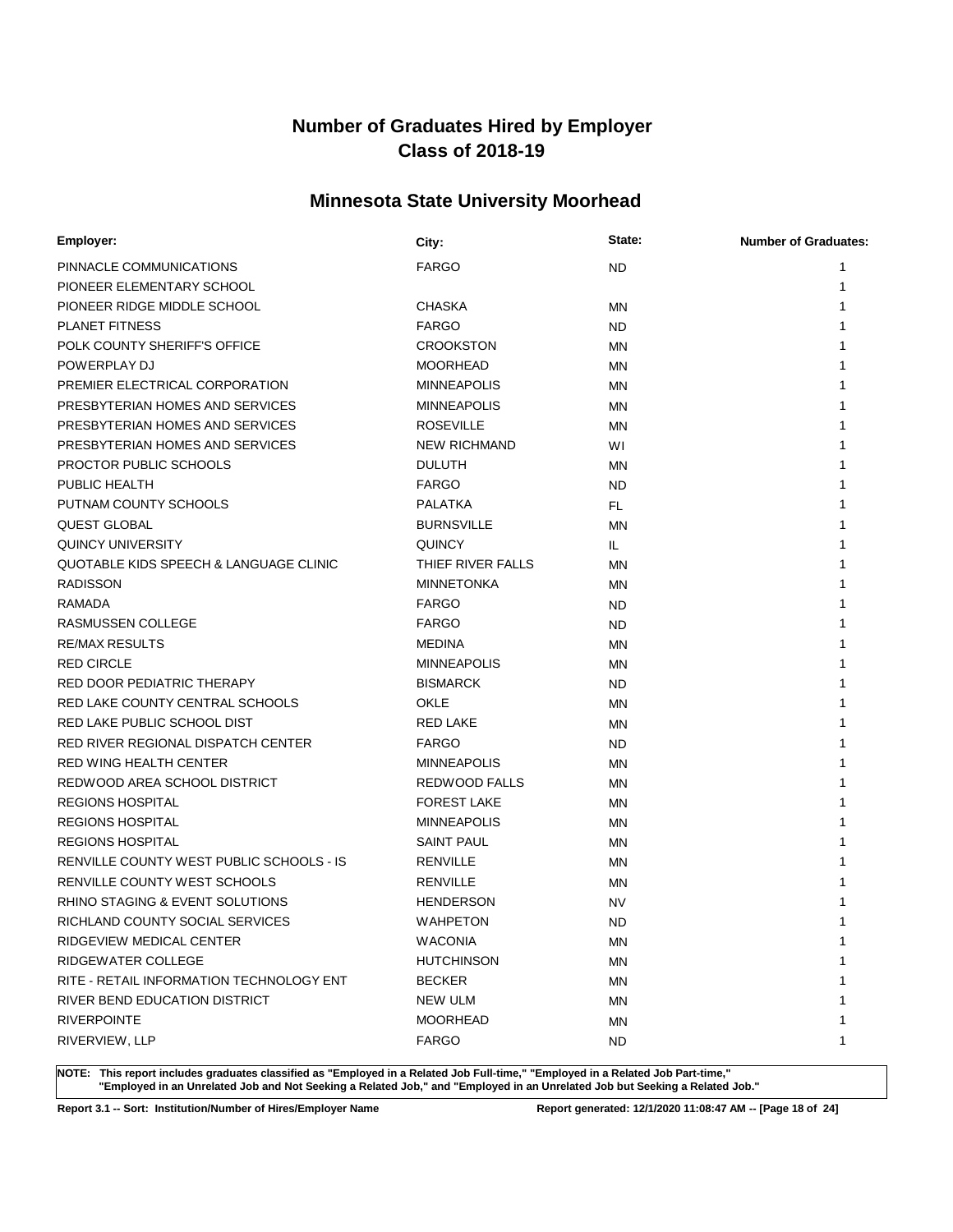## **Minnesota State University Moorhead**

| Employer:                                | City:                | State:    | <b>Number of Graduates:</b> |
|------------------------------------------|----------------------|-----------|-----------------------------|
| ROB JOHNSON                              | SAUK RAPIDS          | MN        | 1                           |
| ROBERT ASP ELEMENTARY SCHOOL             | <b>MOORHEAD</b>      | ΜN        | 1                           |
| ROBERT HALF MANAGEMENT RESOURCES         | <b>MINNEAPOLIS</b>   | MN        | 1                           |
| ROCHON CORPORATION                       | OSSEO                | ΜN        |                             |
| RONALD MCDONALD HOUSE                    | <b>FARGO</b>         | <b>ND</b> | 1                           |
| ROSSMAN ELEMENTARY SCHOOL                | <b>DETROIT LAKES</b> | ΜN        | 1                           |
| RUM RIVER SPECIAL EDUCATION COOPERATIVE  | CAMBRIDGE            | MN        | 1                           |
| RURAL COMPUTER CONSULTANTS               | <b>BIRD ISLAND</b>   | ΜN        |                             |
| RURAL ELECTRIC SUPPLY COOPERATIVE(RESCO) | <b>MOORHEAD</b>      | ΜN        | 1                           |
| <b>S&amp;S PROMOTIONAL GROUP</b>         | <b>FARGO</b>         | <b>ND</b> | 1                           |
| SAINT FRANCIS MEMORIAL HOSPITAL          | <b>SAN FRANCISCO</b> | СA        | 1                           |
| <b>SAM'S CLUB</b>                        |                      |           | 1                           |
| <b>SANDYS DONUTS</b>                     | <b>WEST FARGO</b>    | <b>ND</b> | 1                           |
| <b>SANFORD</b>                           | <b>FARGO</b>         | <b>ND</b> | 1                           |
| SANFORD HEALTH                           | <b>BEMIDJI</b>       | MN        | 1                           |
| SANFORD HEALTH                           | THIEF RIVER FALLS    | ΜN        | 1                           |
| <b>SANFORD HEALTH</b>                    | <b>BISMARCK</b>      | <b>ND</b> | 1                           |
| <b>SANFORD HEALTH</b>                    | <b>WEST FARGO</b>    | ND        | 1                           |
| <b>SANFORD HEALTH</b>                    | <b>SIOUX FALLS</b>   | SD        | 1                           |
| SANFORD HEALTH                           | <b>SEATTLE</b>       | <b>WA</b> | 1                           |
| <b>SANFORD POWER</b>                     | <b>FARGO</b>         | <b>ND</b> | 1                           |
| SARTELL SCHOOL                           | <b>SARTELL</b>       | ΜN        | 1                           |
| SAUK CENTRE SCHOOLS                      | <b>SAUK CENTRE</b>   | MN        | 1                           |
| SAUK RAPICS RICE PUBLIC SCHOOLS          | <b>SAUK RAPIDS</b>   | MN        | 1                           |
| SCHOOLS OF EASTERN CARVER COUNTY         |                      | MN        | 1                           |
| SCOTT COUNTY ATTORNEY'S OFFICE           | <b>SHAKOPEE</b>      | MN        | 1                           |
| <b>SEAGATE TECHNOLOGY</b>                | <b>BURNSVILLE</b>    | MN        |                             |
| SEATTLE GYMNASTICS ACADEMY               | <b>SEATTLE</b>       | <b>WA</b> |                             |
| SEBEKA SCHOOL DISTRICT                   | <b>SEBEKA</b>        | MN        | 1                           |
| <b>SELF</b>                              | <b>MANTORVILLE</b>   | ΜN        |                             |
| <b>SELF</b>                              | <b>FARGO</b>         | <b>ND</b> |                             |
| <b>SELF EMPLOYED</b>                     | <b>MINNEAPOLIS</b>   | <b>MN</b> |                             |
| <b>SELF EMPLOYED</b>                     | <b>MOORHEAD</b>      | <b>MN</b> |                             |
| <b>SELF EMPLOYED</b>                     | <b>COLFAX</b>        | <b>ND</b> | 1                           |
| <b>SELF EMPLOYED</b>                     | <b>WEST FARGO</b>    | <b>ND</b> | 1                           |
| SELF-EMPLOYED                            | <b>FARGO</b>         | <b>ND</b> | 1                           |
| SELF-EMPPLOYER AND FREELANCE             | <b>BIRD ISLAND</b>   | ΜN        | 1                           |
| SENDCAA HEAD START                       | <b>FARGO</b>         | <b>ND</b> | 1                           |
| SENDCAA HEAD START                       | <b>WEST FARGO</b>    | ND.       | 1                           |
| <b>SENTRY BANK</b>                       | <b>SAINT CLOUD</b>   | ΜN        | 1                           |

**NOTE: This report includes graduates classified as "Employed in a Related Job Full-time," "Employed in a Related Job Part-time," "Employed in an Unrelated Job and Not Seeking a Related Job," and "Employed in an Unrelated Job but Seeking a Related Job."**

**Report 3.1 -- Sort: Institution/Number of Hires/Employer Name Report generated: 12/1/2020 11:08:47 AM -- [Page 19 of 24]**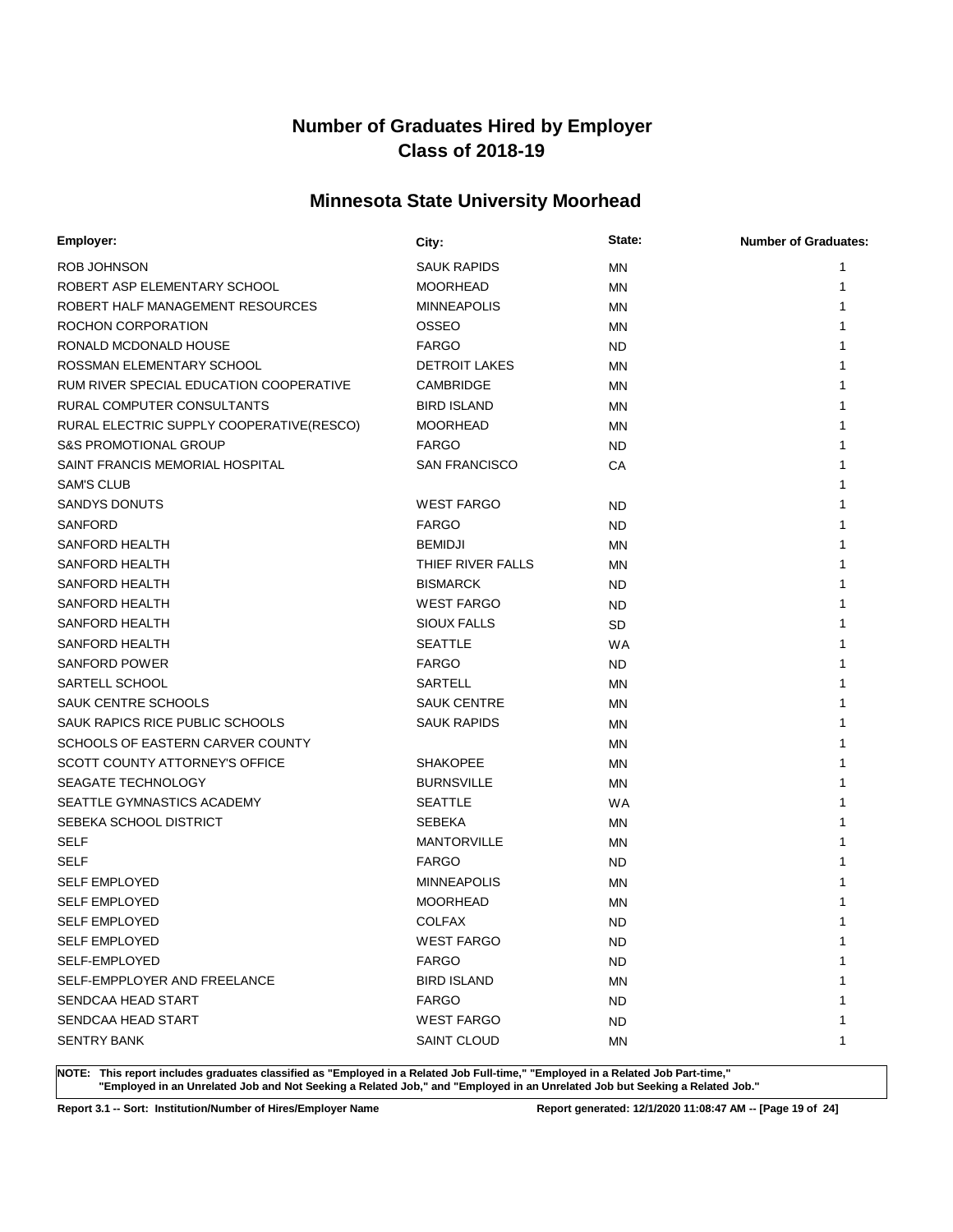## **Minnesota State University Moorhead**

| Employer:                                | City:                    | State:    | <b>Number of Graduates:</b> |
|------------------------------------------|--------------------------|-----------|-----------------------------|
| SEVERSON, WOGSLAND & LIEBL PC            | <b>FARGO</b>             | <b>ND</b> | 1                           |
| SHAKOPEE PUBLIC SCHOOLS                  | <b>SHAKOPEE</b>          | ΜN        | 1                           |
| SHAKOPEE SCHOOL DISTRICT                 | <b>SHAKOPEE</b>          | MN        | 1                           |
| <b>SHAREHOUSE</b>                        | <b>FARGO</b>             | ND.       | 1                           |
| <b>SHAREHOUSE INC</b>                    | <b>FARGO</b>             | ND        | 1                           |
| SHEARER'S SNACKS                         | <b>FARGO</b>             | ND.       | 1                           |
| SIMPLFY IT                               | <b>MOORHEAD</b>          | ΜN        |                             |
| SIOUX FALLS SCHOOL DISTRICT              | <b>SIOUX FALLS</b>       | <b>SD</b> |                             |
| SISSETON WAHPETON OYATE                  | <b>SISSETON</b>          | <b>SD</b> |                             |
| SISTERS OF THE MARY OF PRESENTATION      | <b>FARGO</b>             | <b>ND</b> |                             |
| <b>SLIWOSKI &amp; STUMPHF</b>            | <b>FARGO</b>             | <b>ND</b> |                             |
| SMALL WONDERS PRESCHOOL AND CHILDCARE    | <b>FARGO</b>             | <b>ND</b> | 1                           |
| SOCOM CREATIVE LLC                       | <b>DETROIT</b>           | MI        | 1                           |
| SOLTICE HENNA STUDIO                     | <b>MINNEAPOLIS</b>       | ΜN        |                             |
| SOLUTIONS BEHAVIORAL HEALTHCAR           | <b>MOORHEAD</b>          | ΜN        |                             |
| SOLUTIONS BEHAVIORAL HEALTHCARE          | <b>FARGO</b>             | ND        |                             |
| SOLUTIONS BEHAVIORAL HEALTHCARE PROF     | <b>GARFIELD</b>          | MN        |                             |
| SOLUTIONS BEHAVIORAL HEALTHCARE PROFESSI | <b>FARGO</b>             | ND        |                             |
| SOUTH COUNTRY HEATH ALLIANCE             | <b>OWATONNA</b>          | <b>MN</b> | 1                           |
| SOUTH VALLEY SPECIAL EDUCATION UNIT      | <b>HANKINSON</b>         | <b>ND</b> | 1                           |
| SOUTHEAST HUMAN SERVICE CENTER           | <b>FARGO</b>             | <b>ND</b> | 1                           |
| SOUTHSHORE ANIMAL HOSPITAL               | <b>WELLINGTON</b>        | FL.       |                             |
| <b>SPOTLIGHT</b>                         | <b>FARGO</b>             | <b>ND</b> |                             |
| SPRING LAKE PARK SCHOOLS                 | <b>SPRING LAKE PARK</b>  | ΜN        |                             |
| ST VINCENT HEALTHCARE                    | <b>BILLINGS</b>          | МT        |                             |
| ST. CLOUD AREA SCHOOL DISTRICT 742       | <b>SAINT CLOUD</b>       | ΜN        |                             |
| ST. CLOUD VA HEALTH CARE SYSTEM          | ST. CLOUD                | ΜN        |                             |
| ST. CROIX REGINAL MEDICAL CENTER         | <b>SAINT CROIX FALLS</b> | WI        |                             |
| ST. JAMES PUBLIC HIGH SCHOOL             | ST. JAMES                | ΜN        |                             |
| ST. LUKE'S HOSPICE AND HOME CARE         | <b>CLOQUET</b>           | ΜN        |                             |
| ST. MICHAEL-ALBERTVILLE SCHOOLS          | <b>ST. MICHAEL</b>       | ΜN        |                             |
| STATE CLOUD STATE UNIVERSITY             | ST. CLOUD                | MN        |                             |
| <b>STATE FARM INSURANCE</b>              | <b>BLOOMINGTON</b>       | IL.       |                             |
| STATE OF MINNESOTA                       | <b>DETROIT LAKES</b>     | ΜN        |                             |
| STATE OF MINNESOTA - ADMINISTRATION      | <b>SAINT PAUL</b>        | ΜN        | 1                           |
| STATE OF NORTH DAKOTA                    | <b>FARGO</b>             | ND.       | 1                           |
| STEFFES GROUP INC.                       | <b>FARGO</b>             | ND.       | 1                           |
| STEPPING STONES LEARNING CENTER          | NEENAH                   | WI        | 1                           |
| <b>STRATUM</b>                           | <b>FARGO</b>             | ND        | 1                           |
| STRIDE ACADEMY CHARTER SCHOOL            | ST CLOUD                 | ΜN        | 1                           |

**NOTE: This report includes graduates classified as "Employed in a Related Job Full-time," "Employed in a Related Job Part-time," "Employed in an Unrelated Job and Not Seeking a Related Job," and "Employed in an Unrelated Job but Seeking a Related Job."**

**Report 3.1 -- Sort: Institution/Number of Hires/Employer Name Report generated: 12/1/2020 11:08:48 AM -- [Page 20 of 24]**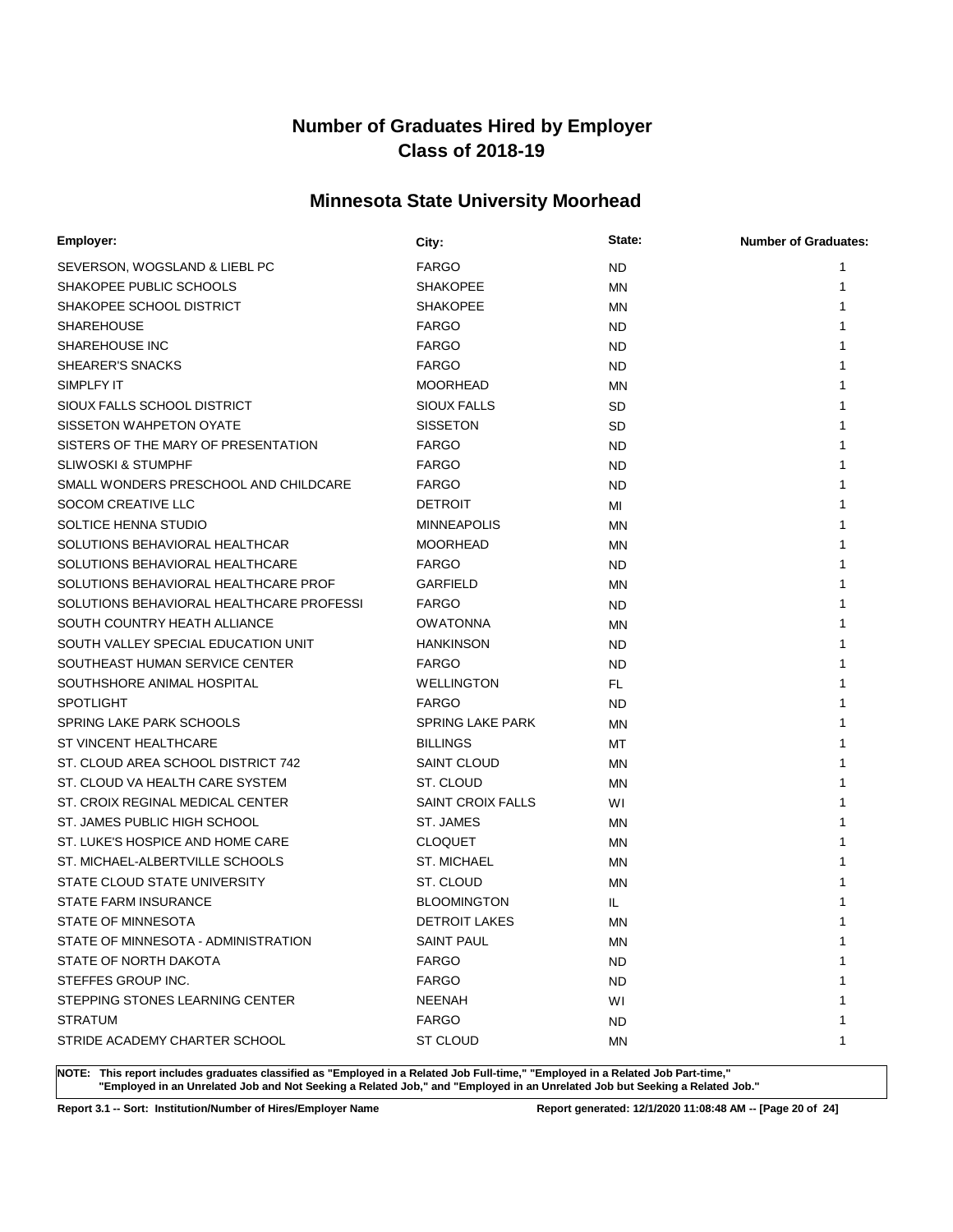## **Minnesota State University Moorhead**

| Employer:                                | City:                 | State:    | <b>Number of Graduates:</b> |
|------------------------------------------|-----------------------|-----------|-----------------------------|
| STUDENTS UNITED                          | <b>MINNEAPOLIS</b>    | ΜN        | 1                           |
| SUNLITE BAR AND GRILL                    | <b>DETROIT LAKES</b>  | ΜN        | 1                           |
| SUPER STUDIO                             | <b>FARGO</b>          | <b>ND</b> |                             |
| T. JONES CONSTRUCTION                    | <b>FARGO</b>          | <b>ND</b> | 1                           |
| <b>TAK MUSIC VENUE</b>                   | <b>MOORHEAD</b>       | ΜN        | 1                           |
| <b>TALECRIS PLASMA RESOURCES</b>         | <b>MOORHEAD</b>       | ΜN        |                             |
| <b>TARGET</b>                            | LOS ANGELES           | CA        |                             |
| <b>TARGET</b>                            | ST. CLOUD             | ΜN        |                             |
| <b>TECTON PRODUCTS</b>                   | <b>FARGO</b>          | ND        |                             |
| <b>TESLA</b>                             | <b>SAN FRANCISCO</b>  | СA        |                             |
| TF POWERS CONSTRUCTION CO                | <b>FARGO</b>          | <b>ND</b> |                             |
| <b>THALES ESECURITY</b>                  | <b>HUTCHINSON</b>     | MN        | 1                           |
| THE CONFERENCE BOARD                     | <b>NEW YORK</b>       | NY        | 1                           |
| THE DRIFTLESS                            | <b>DUBUQUE</b>        | IA        | 1                           |
| THE EMILY PROGRAM                        | <b>MINNEAPOLIS</b>    | ΜN        | 1                           |
| THE GODDARD SCHOOL                       | <b>FARGO</b>          | ND        |                             |
| THE PRESERVE GOLF COURSE                 | PEQUOT LAKES          | ΜN        |                             |
| THE TITLE COMPANY                        | <b>FARGO</b>          | <b>ND</b> |                             |
| THE VILLAGE FAMILY SERVICE CENTER        | <b>WEST FARGO</b>     | <b>ND</b> |                             |
| THE WALT DISNEY COMPANY                  | <b>ORLANDO</b>        | <b>FL</b> | 1                           |
| THIEF RIVER CARE CENTER                  | THIEF RIVER FALLS     | ΜN        |                             |
| <b>THOMSEN HOMES</b>                     | <b>FARGO</b>          | ND.       |                             |
| <b>TICKLED PINK BOUTIQUE</b>             | <b>FARGO</b>          | ND.       |                             |
| TINJUM APPRAISAL INC                     | <b>HAWLEY</b>         | ΜN        |                             |
| <b>TINY TYKES PRESCHOOL</b>              | <b>WAHPETON</b>       | <b>ND</b> |                             |
| <b>TITAN MACHINARY</b>                   | <b>FARGO</b>          | ND.       |                             |
| TITLE BOXING CLUB                        | <b>ARDEN HILLS</b>    | ΜN        |                             |
| TODD COUNTY HEALTH AND HUMAN SERVICES    | <b>LONG PRAIRIE</b>   | MN        | 1                           |
| TOUCHMARK HARWOOD GROVES RETIREMENT      | <b>FARGO</b>          | ND.       |                             |
| <b>TRAIL KING INDUSTRY</b>               | <b>BISMARCK</b>       | ND        | 1                           |
| TRAIN HEAD & CO.                         | <b>THOMPSON</b>       | ND.       |                             |
| <b>TRANSFORMING AGE</b>                  | <b>MINNEAPOLIS</b>    | ΜN        |                             |
| TRI COUNTY HEALTH CARE                   | WADENA                | ΜN        |                             |
| TRI-COUNTY HEALTH CARE                   | WADENA                | ΜN        | 1                           |
| TRINITY BIBLE COLLEGE AND GRADUATE SCHOO | <b>ELLENDALE</b>      | ND        | 1                           |
| TRINITY HEALTH                           | <b>MINOT</b>          | <b>ND</b> | 1                           |
| TRUE IT                                  | <b>FARGO</b>          | ND        | 1                           |
| <b>TRUMAN PUBLIC SCHOOLS</b>             | TRUMAN                | ΜN        |                             |
| <b>TWILIGHT JAMS ENTERTAINMENT</b>       | <b>NEW YORK MILLS</b> | ΜN        | 1                           |
| TWIN CITIES ORTHOPEDICS                  | <b>MINNEAPOLIS</b>    | MN        | 1                           |

**NOTE: This report includes graduates classified as "Employed in a Related Job Full-time," "Employed in a Related Job Part-time," "Employed in an Unrelated Job and Not Seeking a Related Job," and "Employed in an Unrelated Job but Seeking a Related Job."**

**Report 3.1 -- Sort: Institution/Number of Hires/Employer Name Report generated: 12/1/2020 11:08:48 AM -- [Page 21 of 24]**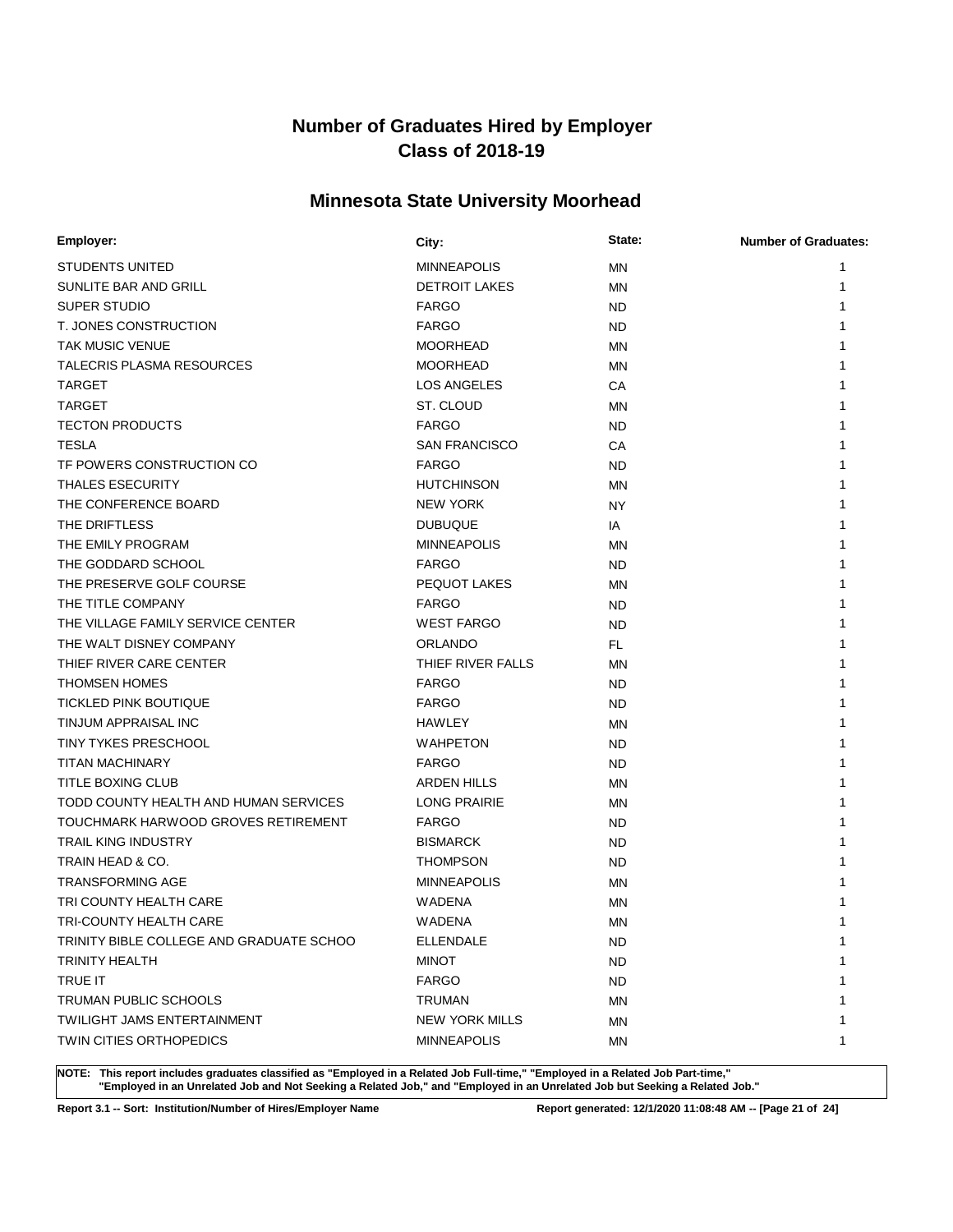## **Minnesota State University Moorhead**

| Employer:                                | City:               | State:    | <b>Number of Graduates:</b> |
|------------------------------------------|---------------------|-----------|-----------------------------|
| <b>TWIN CITIES ORTHOPEDICS</b>           | <b>OTSEGO</b>       | <b>MN</b> | 1                           |
| TWIN FALLS SCHOOL DISTRICT               | <b>TWIN FALLS</b>   | ID        | 1                           |
| <b>TWIST BAR AND RESTURANT</b>           | <b>FARGO</b>        | <b>ND</b> | 1                           |
| U.S. BANK                                | <b>SAINT PAUL</b>   | MN        |                             |
| U.S. BANK                                | <b>SIOUX FALLS</b>  | <b>SD</b> | 1                           |
| U.S. DEPARTMENT OF VETERAN AFFAIRS       | <b>FARGO</b>        | <b>ND</b> |                             |
| U.S. DEPARTMENT OF VETERANS AFFAIRS      | ST. PAUL            | MN        |                             |
| <b>UBER</b>                              | <b>MEDINA</b>       | MN        | 1                           |
| <b>UBER</b>                              | <b>GRAND FORKS</b>  | <b>ND</b> |                             |
| <b>UCHEALTH</b>                          | <b>MINNEAPOLIS</b>  | MN        |                             |
| UNDERWOOD INDEPENDENT SCHOOL DISTRICT #5 | <b>UNDERWOOD</b>    | MN        |                             |
| UNDERWOOD PUBLIC SCHOOL                  | <b>UNDERWOOD</b>    | MN        |                             |
| UNDERWOOD SCHOOL DISTRICT 8              | <b>UNDERWOOD</b>    | <b>ND</b> | 1                           |
| UNITED HEALTH GROUP                      | <b>MINNEAPOLIS</b>  | MN        | 1                           |
| UNITED HEALTH GROUP                      | <b>WEST FARGO</b>   | <b>ND</b> | 1                           |
| UNITED STATES ATTORNEYS' OFFICE          | <b>MOORHEAD</b>     | MN        | 1                           |
| UNIVERSITY OF FLORIDA                    | <b>BARTLOW</b>      | <b>FL</b> | 1                           |
| UNIVERSITY OF MINNESOTA - DULUTH         | <b>DULUTH</b>       | MN        | 1                           |
| UNIVERSITY OF MINNESOTA DULUTH           | <b>DULUTH</b>       | ΜN        |                             |
| UNIVERSITY OF NORTHWESTERN ST. PAUL      | <b>ARDEN HILLS</b>  | MN        | 1                           |
| UNIVERSITY OF WATERLOO                   | <b>WATERLOO</b>     | ON        | 1                           |
| UPSHER-SMITH LABORATORIES LLC            | <b>MAPLE GROVE</b>  | MN        | 1                           |
| UPSTAGED THEATER DOGS                    | <b>COON RAPIDS</b>  | MN        | 1                           |
| UPSTAGED THEATER DOGS                    | <b>MINNEAPOLIS</b>  | ΜN        | 1                           |
| <b>US ARMY</b>                           | <b>FARGO</b>        | <b>ND</b> | 1                           |
| <b>US BANK</b>                           | <b>FARGO</b>        | <b>ND</b> | 1                           |
| <b>US BANK</b>                           | <b>SEATTLE</b>      | <b>WA</b> |                             |
| <b>USDA</b>                              | <b>BRECKENRIDGE</b> | MN        | 1                           |
| <b>USDA</b>                              | ABERDEEN            | <b>SD</b> | 1                           |
| <b>VERIZON</b>                           | <b>FARGO</b>        | <b>ND</b> | 1                           |
| VISTA OUTDOOR INC                        | ANOKA               | ΜN        |                             |
| VISTA RIDGE HIGH SCHOOL                  | <b>CEDAR PARK</b>   | ТX        |                             |
| WADENA COUNTY HUMAN SERVICES             | <b>WADENA</b>       | MN        |                             |
| WADENA SCHOOL DISTRICT                   | WADENA              | <b>MN</b> | 1                           |
| WALKER HACKENSACK AKELEY PUBLIC SCHOOLS  | <b>WALKER</b>       | ΜN        | 1                           |
| <b>WALKWISE</b>                          | <b>MOORHEAD</b>     | <b>MN</b> | 1                           |
| WALT DISNEY WORLD                        | <b>ORLANDO</b>      | FL.       | 1                           |
| <b>WALTON CHIROPRACTIC</b>               | <b>FARGO</b>        | <b>ND</b> | 1                           |
| WANZEK                                   | <b>SAINT PAUL</b>   | ΜN        | 1                           |
| WANZEK                                   | <b>FARGO</b>        | ND.       | 1                           |

**NOTE: This report includes graduates classified as "Employed in a Related Job Full-time," "Employed in a Related Job Part-time," "Employed in an Unrelated Job and Not Seeking a Related Job," and "Employed in an Unrelated Job but Seeking a Related Job."**

**Report 3.1 -- Sort: Institution/Number of Hires/Employer Name Report generated: 12/1/2020 11:08:48 AM -- [Page 22 of 24]**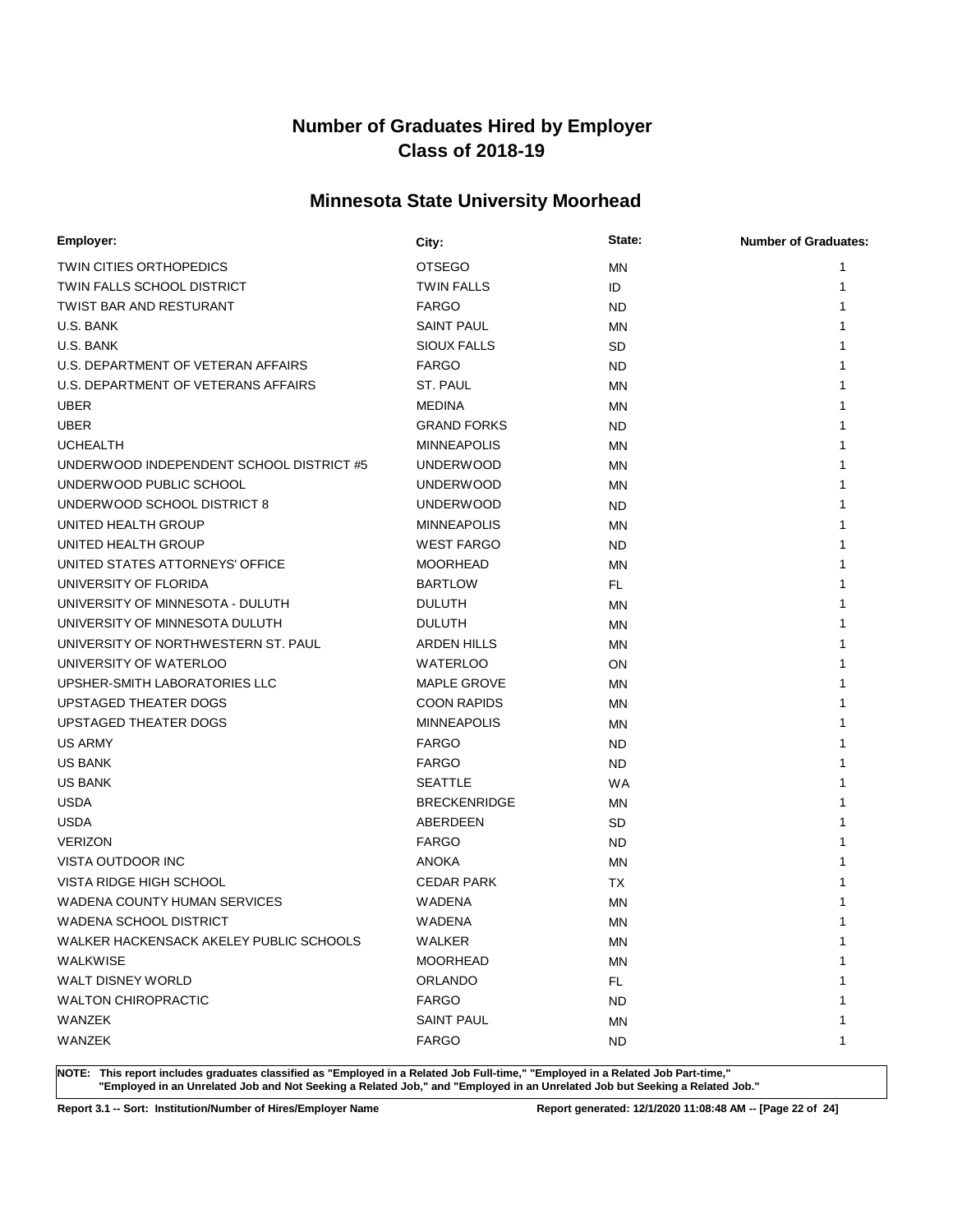## **Minnesota State University Moorhead**

| Employer:                                | City:                | State:    | <b>Number of Graduates:</b> |
|------------------------------------------|----------------------|-----------|-----------------------------|
| WANZEK CONSTRUCTION, INC                 | <b>FARGO</b>         | <b>ND</b> | 1                           |
| WANZEK CONSTRUCTION, INC.                | <b>FARGO</b>         | <b>ND</b> | 1                           |
| WARREN/ALVARADO/OSLO SCHOOL DISTRICT     | WARREN               | ΜN        |                             |
| <b>WARROAD PUBLIC SCHOOLS</b>            | <b>WARROAD</b>       | <b>MN</b> |                             |
| WARROAD SCHOOL DISTRICT                  | WARROAD              | ΜN        |                             |
| WARROAD SCHOOL DISTRICT #690             | WARROAD              | MN        |                             |
| <b>WASHINGTON LEARNING CENTER</b>        | NEW ULM              | ΜN        |                             |
| WATERTOWN FAMILY AUQUATIC CENTER         | <b>WATERTOWN</b>     | <b>SD</b> |                             |
| WATERTOWN SCHOOL DISTRICT                | <b>WATERTOWN</b>     | <b>SD</b> |                             |
| WAUBUN PUBLIC SCHOOL DISTRICT            | <b>WAUBUN</b>        | ΜN        |                             |
| WAUBUN-OGEMA-WHITE EARTH SCHOOLS         | <b>WAUBUN</b>        | ΜN        |                             |
| WCCO BELTING, INC.                       | <b>WAHPETON</b>      | ND.       |                             |
| <b>WDAY</b>                              | <b>FARGO</b>         | <b>ND</b> |                             |
| <b>WDAY TV NEWS</b>                      | <b>FARGO</b>         | <b>ND</b> |                             |
| WEAVER ELEMENTARY SCHOOL                 | <b>MAPLEWOOD</b>     | ΜN        |                             |
| <b>WELLS FARGO BANK NA</b>               | SAINT PAUL           | ΜN        |                             |
| <b>WELLS FARGO BANK NA</b>               | <b>WEST FARGO</b>    | <b>ND</b> |                             |
| <b>WEST CENTRAL AREA</b>                 | <b>BARRETT</b>       | ΜN        |                             |
| WEST CENTRAL AREA HIGH SCHOOL            | <b>ASHBY</b>         | ΜN        |                             |
| WEST CENTRAL REGIONAL JUVENILE CENTER    | <b>MOORHEAD</b>      | ΜN        |                             |
| WEST FARGO FLYERS SWIM/ SHEYENNE HIGH SC | <b>WEST FARGO</b>    | <b>ND</b> |                             |
| <b>WEST FARGO POLICE</b>                 | <b>WEST FARGO</b>    | <b>ND</b> |                             |
| WEST FARGO PUBLIC SCHOOLS #6             | <b>FARGO</b>         | ND        |                             |
| <b>WEST FARGO SCHOOLS</b>                | <b>WEST FARGO</b>    | ND.       |                             |
| <b>WHARF RESOURCES</b>                   | LEAD                 | <b>SD</b> |                             |
| <b>WHEATON SCHOOL DISTRICT</b>           | <b>WHEATON</b>       | ND.       |                             |
| WHITE EARTH TRIBAL AND COMMUNITY COLLEGE | <b>MOORHEAD</b>      | ΜN        |                             |
| <b>WIDMER ROEL</b>                       | <b>FARGO</b>         | ND.       |                             |
| WIDMER ROEL PC                           | <b>FARGO</b>         | <b>ND</b> |                             |
| WILLMAR PUBLIC SCHOOLS                   | WILLMAR              | ΜN        |                             |
| <b>WILLMAR SENIOR HIGH SCHOOL</b>        | <b>WILLMAR</b>       | ΜN        |                             |
| WISCONSIN ASSOCIATION OF FREE AND CHARIT | <b>MILWAUKEE</b>     | WI        |                             |
| WOODS FULLER SHULTS AND SMITH PC         | <b>SIOUX FALLS</b>   | SD        |                             |
| WUXI APPTEC, INC.                        | PLYMOUTH             | MN        | 1                           |
| YELLOW MEDICINE EAST MIDDLE/HIGH SCHOOL  | <b>GRANITE FALLS</b> | ΜN        | 1                           |
| YELLOW MEDICINE EAST SCHOOLS             | <b>GRANITE FALLS</b> | <b>MN</b> | 1                           |
| YEUNGNAM UNIVERSITY                      | GYEONGSAN            |           |                             |
| YLITALO DESIGN                           | <b>MINNEAPOLIS</b>   | ΜN        |                             |
| <b>YMCA</b>                              | <b>MOORHEAD</b>      | ΜN        |                             |
| <b>YMCA</b>                              | <b>WEST FARGO</b>    | ND.       | 1                           |

**NOTE: This report includes graduates classified as "Employed in a Related Job Full-time," "Employed in a Related Job Part-time," "Employed in an Unrelated Job and Not Seeking a Related Job," and "Employed in an Unrelated Job but Seeking a Related Job."**

**Report 3.1 -- Sort: Institution/Number of Hires/Employer Name Report generated: 12/1/2020 11:08:48 AM -- [Page 23 of 24]**